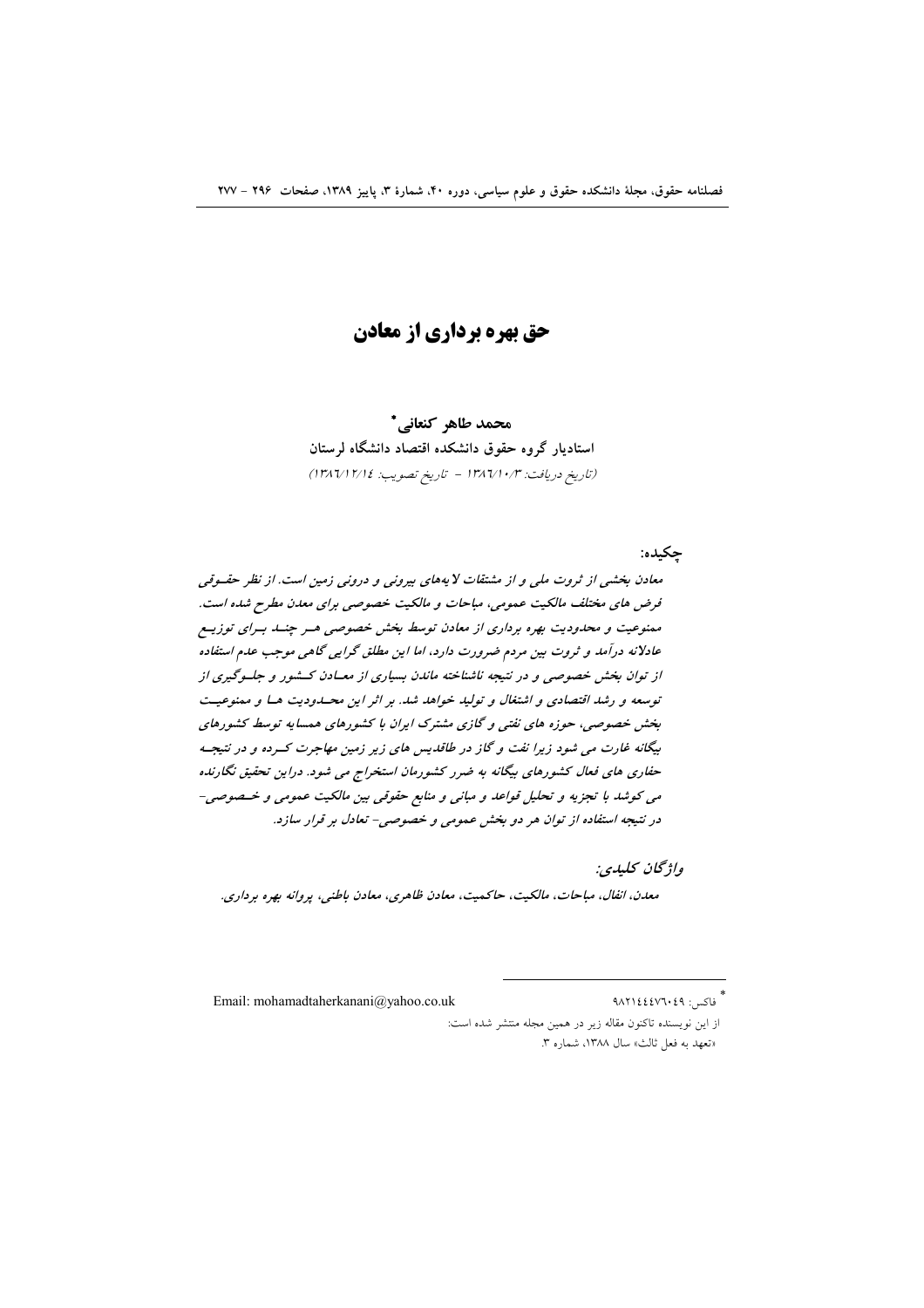#### مقدمه

معادن یکی از ارکان اساسی و حیاتی اقتصاد کشور محسوب می شـوند. ایـران بـا مـساحتی حدود ۳۲ دهم درصد از کل مساحت کره زمین، دارای میلیاردها تن ذخایر معدنی متنوع است (اسلامی پناه، ۱۳۸۲، ص ۱۱). اقتصاد کشور ما از نظر اتکIء بــه منــابع زیرزمینــی و اســتفاده از منــابع معدنی بعنوان وسیله تحصیل درآمد و صادرات مواد خام به کشورهای دیگر به گونـهای اسـت که منجر به استخراج بی رویه معادن و فروش أنها بــه قیمــت نــازل و چپــاول و غــارت منــابع معدنی شده است.

"اموال عمومي طبيعي بر دو دسته تجديد شونده و تحليل رونده تقسيم مـي شـوند: منـابع تجدید شونده منابع طبیعی و جنگلها و أبها هستند که با مـدیریت و اسـتفاده صـحیح قابـل احیاء و تجدید هستند، اما منابع تحلیل رونده معادن و ثـروت هـای طبیعـی هـستند کـه بطـور طبیعی بوجود آمده و هرچند هم صرفه جوئی شود، سرانجام روزی تمام خواهد شد، این منابع دارای سه گونهی جامدات (فلزات، **زغال سنگ و گچ**) و مایعـات (**نفــ**ت) و گــاز (**گازهــای طبیعی)** است و خوشبختانه کشور ما هر سه نوع منابع را در اختیار دارد. امـروزه در خـصوص بهره برداری و استخراج معادن دو ضرورت حقوقی و اقتصادی وجود دارد:"

**اول**؛ ضرورت توجه به منابع طبیعی تحلیل رونده و ذخایر ارزشـمند معـدنی و نظـارت و کنترل مراحل اکتشاف و استخراج آنها با توجه به نیازهای فعلی جامعه و نسلهای آینده است. به علت بهره برداری بی رویه از برخی معادن خطر اتمام آنها و بی نصیب شدن آیندگان از این ثروتهای خدادادی در آینده نه چندان دور وجود دارد. مضافاً اینکه از نظر عـدالت اجتمــاعی معادن جزو ثروتهای عمومی و متعلق حق همه اتبـاع کـشور بـوده و اکتـشاف و اسـتخراج و امتیاز بهره برداری آنها باید براساس عدالت و توزیع عادلانه منابع ثروت صورت یذیرد.

دوم؛ ضرورت توجه به نیازهای روزافزون جامعه و خود کفایی کشور از واردات و توسـعه صادرات و شناسایی و اکتشاف منابع بکر و دست نخورده است کـه شـاید تـاکنون پـای هـیچ انسانی به آنجا نرسیده است. دامنه کوهها و عمق درهها، پهنه دشتها و کویرها، اعماق دریاهـا و مردابها در سرزمین پهناور ایران دارای معادنی است کـه خداونـد بـزرگ بـه منظـور بهـره برداری و استفاده نوع بشر آنها را در دل زمین قرار داده است. نظام دولتی و خصوصی ایران به علت نداشتن دانش فنی و سرمایه و مدیریت منابع و به علت سوق یافتن سرمایه گذاری ها بـه سوی شغلهای کاذب و نیز عدم جذب سرمایههای خارجی و حتی ایرانیان داخـل و خـارج از کشور، قدرت شناسایی و اکتشاف و استخراج معادن را در حد مطلوب ندارد. به عنوان مثال در خصوص سنگهای قیمتی، کشور ایران از قدیمالایام مهد جواهر شناسی و سنگهای قیمتـی و نیمه قیمتی بوده است. در شرایط کنونی به علت نداشتن متولی و مدیریت منابع، عدم شناسایی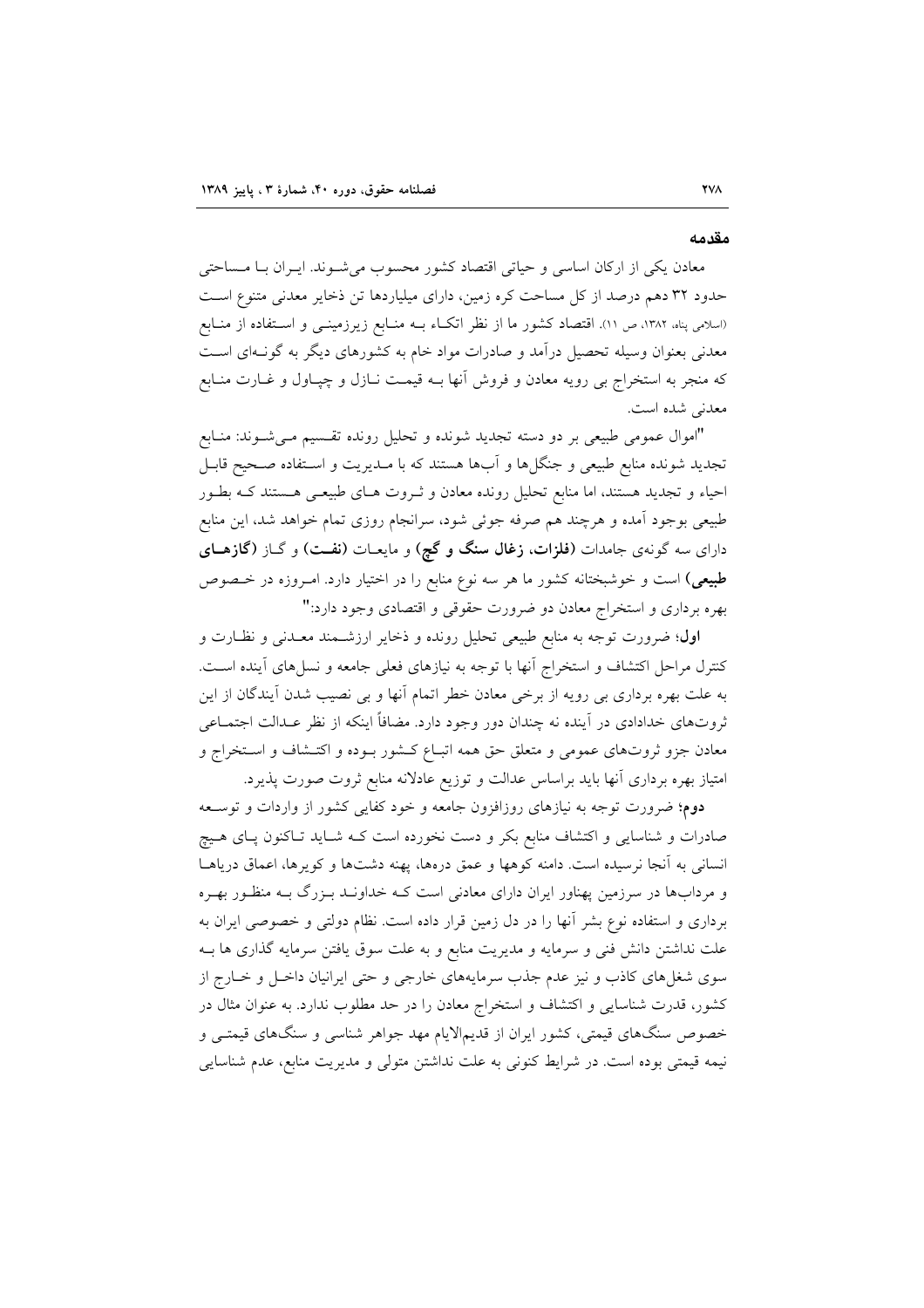معادن و نداشتن نقشه معادن، نقص تکنولـوژی نـانو و ليـزری، از بـازار سـرمايه ٦٠٠ ميليـارد دلاری جواهرات جهان، سهمی اندک نصیب کشورمان شده است. سرمایهگذاری در ایـن امـر بسیار مقرون به صرفه است. مثلاً یـک جــواهر یـک قیراطــی برابــر دههــا تــن مــواد معــدنی و مصنوعی دیگر ارزش اقتصادی دارد(اقتصادایران، ۱۳۸۵، ص ۱).

در خصوص معادن سرب و روی در حالی که ایران از وارد کنندگان این فلزات بوده، ولـی در سالیان اخیر به همت بخش خصوصی، سه برابر نیاز داخلی تولید شده و این در حالی است که از میزان ۱/۲ میلیارد تن ذخایر شناخته شده فقط ســه در صــد آن برداشــت شــده اســت. از جمله این معادن، شرکت روی مهدی آباد یزد در حد یک شرکت فراملی در بورس لندن نیز به ثبت رسیده است. بطورکلی تعداد ۲۲۹۳ معدن در کشور وجود دارد که تنها در شهریور ۸٤ تـا ۸۵، تعداد ۱٤۲۱ فقره اکتشاف، ٤٦٥ فقره گواهی کشف و ٥٣٥ فقره پروانه بهره برداری صـادر شده است (ماهنامه اقتصاد ایران،۱۳۸۵، ص ۳). با مقایسه آماری این ارقام و افـزایش بـی ســابقه تعــداد معادن مورد بهره برداری، نتیجه میگیریم قـانون جدیــد معــادن و رویکــرد خــصوصی ســازی موجب یک جهش اقتصادی در معادن کشور شده است. اما در خصوص معادن هیدروکربورات (نفت و گاز)، قضیه تفاوت دارد. برابر قانون نفت مصوب ١٣٦٦ این معادن در انحصار دولت است. با وجود این بر اساس ماده ۳ قانون معادن مصوب ۱۳۷۷ هیــدروکربورها در طبقــه ســوم معادن قرار گرفته و عموم اطلاق آن قانون دلالت بر صدور مجوز بهره برداری آن معادن توسط بخش خصوصی دارد! (به نظر میرسد اشتباهی فاحش در قانون نویسی رخ داده است). به هـر حال به نظر می رسد در خصوص حوزههای نفتی و گازی مشترک ایران و کشورهای همسایه، استفاده از توان بخش خصوصی و جذب سرمایه گذاریهای خارجی بـه منظـور حفـظ منـافع ملی ضرورت دارد. وضعیت معادن مشترک بین ایران و کشورهای همسایه از نظر منافع ملـی و حیثیت و غرور ملی بسیار نگران کننده است. انواع مواد معدنی به ویژه نفت و گاز در بـسیاری از میدانهای مشترک دریایی در معرض استخراج وسیع کشورهای همسایه قـرار دارد. آنهـا بــا استفاده از مدیریت صحیح و توان شرکتهای چند ملیتی و بـزرگ و جـذب منـابع و سـرمایه گذاری های داخلی و خارجی، قراردادهای بسیار عظیم اکتشاف و استخراج را منعقـد کـرده و منابع و معادن مشترک را بیش از حد مجاز و استحقاق خود بهره برداری مــی نماینــد. مــثلاً در حوزه خلیج فارس از قرار اطلاع فقط کشور قطر ۱۸ میلیـارد دلار سـرمایه گـذاری کـرده و در حوزه دریای مازندران، جمهوری آذربایجان بزرگترین قرارداد نفتی قرن را منعقد کرده است. بی شک این سرمایه گذاریها موجب تضییع حق ملت ایران خواهد شـد. در ایـن تحقیـق، مـا درصدد هستیم معضلات و موانع حقوقی سرمایه گذاریهـا و عـدم اسـتفاده مطلــوب از منــابع اقتصادی ایران، راههای قانونی توسعه و رشد و بهـره بـرداری از معـادن را بررسـی نمـاییم. بـا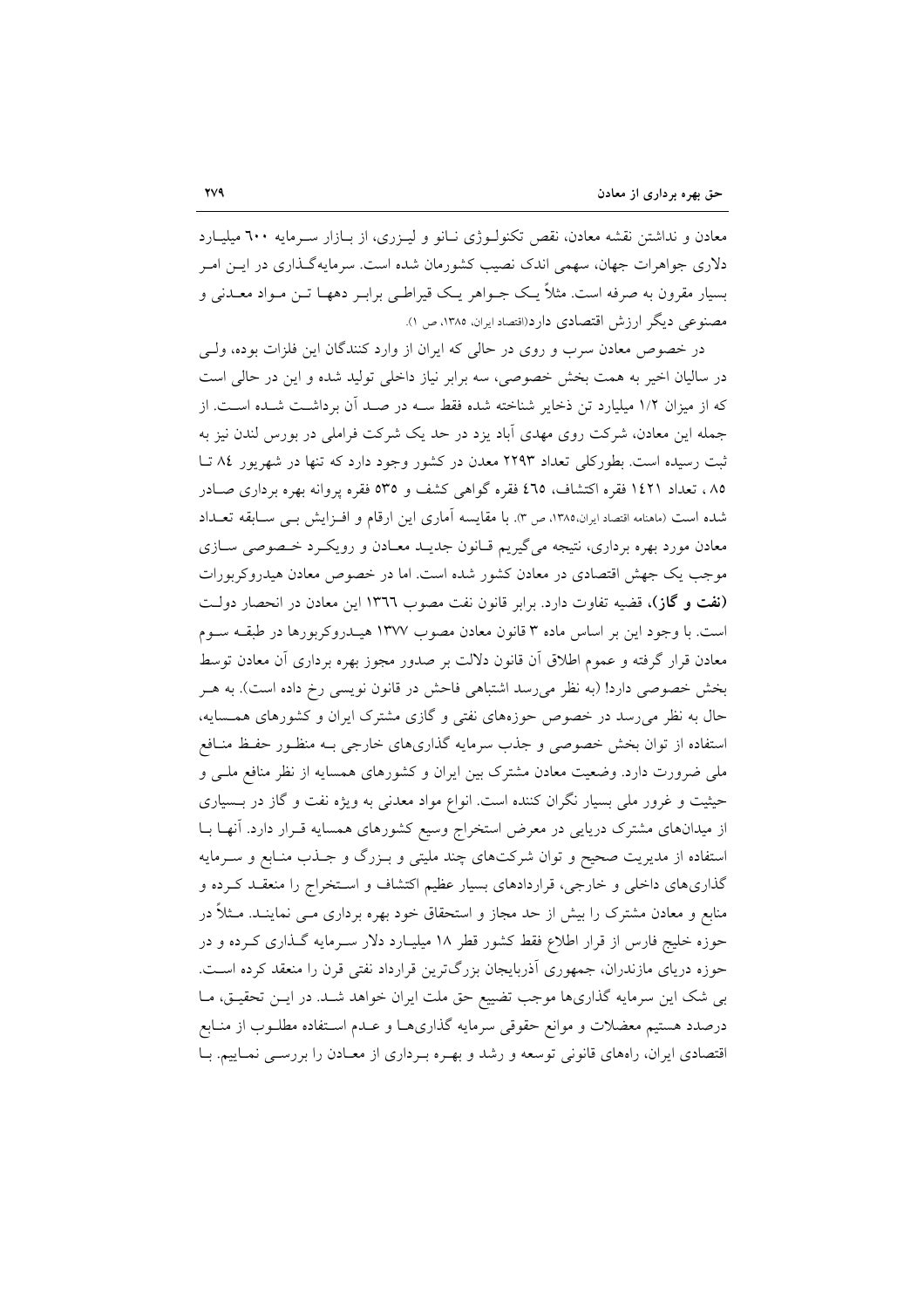توجه به اینکه اصول قانون اساسی براساس موازین فقهی تصویب شـدهانـد، لازم اسـت ابتـدا بررسی فقهی موضوع انجام شود. سپس قوانین موضوعه مـورد تجزیــه و تحلیــل قــرار گیرنــد. سرمایه گذاری مجاز بخش خصوصی در این عرصه را مورد بررسی قرار دهیم.

### الف) شمول انفال بر معادن

برابر قانون اساسی، معادن جزو انفال و ثروت های عمومی دانسته شده است. پس باید دید که آیا معادن نیز در داخل مفهوم انفال میگنجد یا خیـر. برفـرض کـه معـادن از انفـال نباشـد. بعنوان منابع طبيعي خدادادي استخراج و تملك آنها توسط احياء كنندگان مقدور است يا خير؟ آيا دولت اسلامي مي تواند با توجه به افزايش جمعيت استفاده عادلانـه معـادن را قـانون منـد سازد؟ و حق عموم مردم نسبت به معادن چیست؟

در خصوص معادن و شمول انفال بر آنها، بین فقیهان اختلاف نظر وجود دارد. در این بـاره سه عقیده فقهی وجود دارد؛ مشهور فقیهان عقیده بر مباح بـودن معـادن و عـدم شـمول انفـال دارند. البته برخی از صاحبان این عقیده قائل به شمول انفال بر معادن واقع در زمینهای بــدون صاحب هستند. برخی دیگر از فقیهان به طور مطلق معادن را جزو انفال دانسته و همـه معـادن ظاهری و باطنی را انفال و مال امام میدانند. عقیده سوم قائل به تفصیل بین معـادن ظـاهری و باطنی است. صاحبان این عقیده می گویند معادن ظاهری از مباحات و متعلـق بـه عمـوم مـردم است اما معادن باطني با احياء و اذن امام قابل تملك است.

۱– مبنای قول مشهور(عدم شمول انفال بر معادن): مشهور فقیهان همچــون شــهید اول و ثاني (شهيد ثـاني، ١٤١٠ ه.ق، ص ١٨٨ – شـهيد اول،١٤١٧ ه.ق، ص ٢٦٤)، مــلا محــسن فـيض كاشــاني (فـيض كاشاني،١٤٢٦ ه.ق، ص ٢٤) كاشف الغطاء (كاشف الغطاء، ١٤٢٦ ه.ق، ص ٣٣) و صاحب جواهر، معــادن را در زمره مباحات دانسته که مردم در استفاده از آنها مساوی و یکسان هستند. «**انّ الناس فیها شرع»** این قول فقهی با مقتضای اصل اولی نیز مطابقت دارد، چون صـرفنظر از دلایــل فقهـی و ســایر اقوال، اصل اباحه است. از نظر شبهه وجوبيه، واجب بودن أخذ اجازه از دولت اســلامي مــورد شک و تردید و بی گمان مجرای اصل برائت است. از نظـر شـبهه تحریمیـه نیـز حـرام بـودن تصرف در معادن بدون اذن و اجازه دولت مورد شک و تردید است. بنـابراین بـا وجـود شـبهه تحريميه، اصل برائت قابل استناد است(كلانتري،١٣٧٨، ش ٢٣). اين اصل اولي با مقتضاي دليل لفظي «خلق لكم ما في الارض جميعاً» و اصل اباحه استفاده از حقوق طبيعي و خدادادي نيز موافـق است. به همين دليل صاحب رياض، در توجيه عقيده مشهور فقها مي نويسد: «و لعله للاصل» و عدم وضوح سند روايات و اختلاف نسخه در روايت اسحاق ابن عمار مندرج در تفسير على ابن ابراهیم همگی مؤید عدم شمول انفال بر معـادن اسـت(طباطبـائی،۱٤١٨ ه.ق. ص ٢٥٧). برابـر ایــن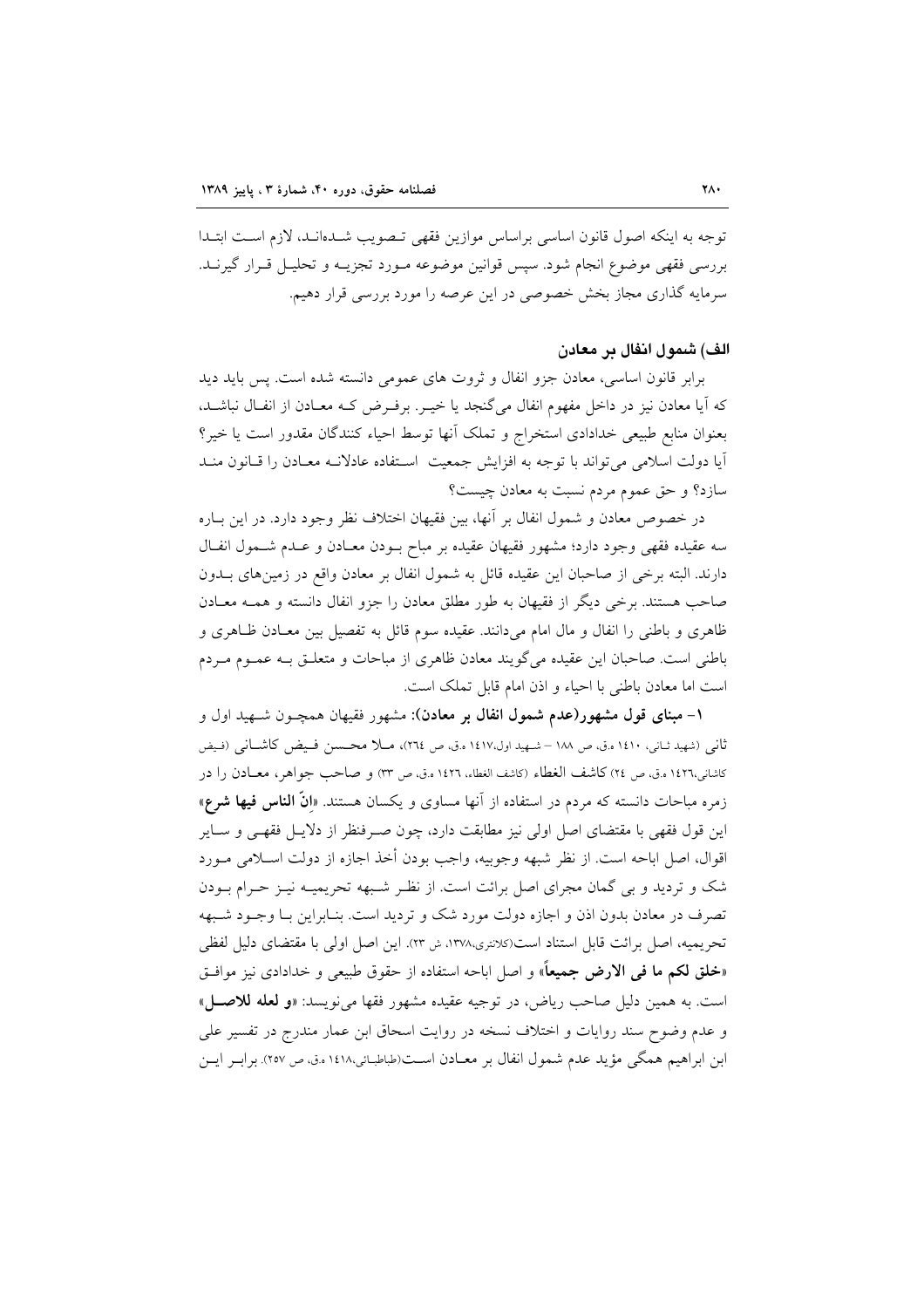عقيده، معادن ظاهري قابل تملك خصوصي نبوده و هركس مي تواند بقدر حاجت خود از آنهـا بهره برداری کند. با بررسی این قول مشهور، بنظر می رسد هرچند که خود معدن ظـاهری قابـا تملک نیست ولی حیازت از آن حتی افزون بر نیاز شخصی مملک محسوب و حیـازت کننـده میتواند آن را در معرض بیع و شراء قرار دهد. لیکن معادن باطنی با تملک زمین سـطح آن یـا حفاري، تملک محقق مي شود و حفاري اگر بـه مرحلـه اسـتخراج برسـد، احيـاء و الا تحجيـر محسوب مي شود (همان منبع، صص ١٩٠ و ١٩١).

۲– مبنای نظریه غیر مشهور(شمول انفال بر معادن): طرفداران این قول از فقیهان مشهور بوده و تعداد قابل توجه آنها مشهور بودن قول قبلی را مورد سؤال قرار میدهد. مبنای قول غیر مشهور مانند (شيخ كليني،١٤٠٧ ه.ق.ص ٥٣٨)، (شيخ مفيد.١٤١٣ ه.ق. ص ٢٧٨) (سلار،١٤٠٤ه.ق. ص ١٤٠)، قاضــي (ابن براج،١٤٠٦ ه.ق، ص ١٠٦) علامه در مختلف، نراقبي، شيخ انصاري و امام خميني كـه معــادن را از انفال می دانند، استدلال آنها روایت موثقه اسحاق ابن عمار است. راوی آن نیز علی ابن ابـراهیم قمی از پدرش از فضاله از ابن عثمان از اسحاق بن عمار است که می گوید: از امام صادق (ع) درباره انفال پرسیدم، فرمـود: «ا**نفال عبارتند از**: **آبادی هایی کــه خــراب شــده و ســاکنانش** رفتهاند، از آن خدا و پیامبر است و اموالی که تعلق به پادشاهان داشته، برای امام است و زمین مخروبهای که بدون جنگ و لشکرکشی بــه تــصرف درآمــده و تمــام زمــینهــای بی صاحب و معادن آنها از انفال هستند و هر شخص بی سرپرستی کــه بمیــرد، مــال او از **انفال است**» (حر عاملی، ۱٤۰۹، حدیث ۲۰).

۳- ایرادات وارد بر قول غیر مشهور: صدر روایت در خصوص اختصاص انفال به پیـامبر (ص) و جانشینان وی است ولی این اختصاص، کبری قضیه است که جای بحث نـدارد ولــ, موضوع اختلاف، صغري قضيه است كه آيا معادن جزء انفال هـست يــا خيــر؟ و ديگــر اينكــه عبارت «... فيها المعادن» شامل معادن واقع در انفال است يا مطلـق معـادن. در ايــن خـصوص صاحب جواهر مي گويد: «فتأمل جيداً فإن المسأله غير ســالمه الاشــكال و الاحتيــاط الــذي جعله الله ساحل البحر الهلكه فيها المطلوب»(نجفي، بي تـا، ص ١٣٠). در حـالي كــه بــر خــلاف **عقیده صاحب جواهر،** مقتضای اصل اولی برائت است و نه احتیاط. مضافاً صاحب جــواهر در جای دیگر دلایل شمول انفال را برای معادن کافی ندانسته است، چون علاوه بـر دلایـل نقلـی، سيره مسلمين و عموم آيه شيريفه «**خلق لكم ما في الارض جميعياً»** و شيدت نبياز ميردم بيه استفاده از آنها دلالت بر اباحه دارد. ولي در خصوص معادن باطني، احياء را به دليـل روايـت و اجماع سبب تملک دانسته و می گوید تفاوتی ندارد که معدن متعلق به امام یا عموم مردم باشـد «سواء قلنا للامام او للناس». به هر صورت احياء سبب تملك است و اگر كسى از معدن بدون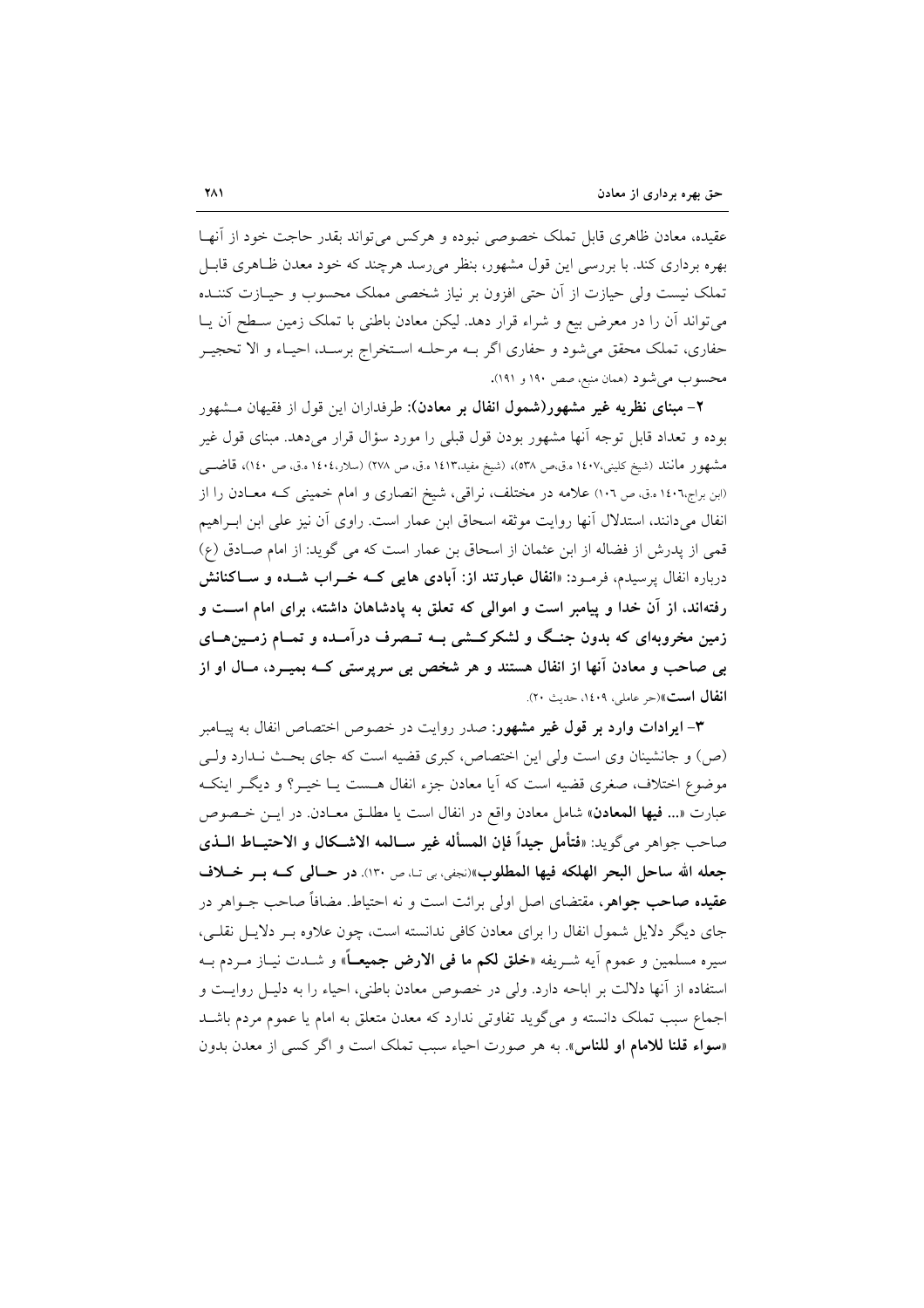اذن مالک استخراج کند، ظالم محسوب و ماده استخراجی متعلق به مالک معدن است (ممان منبع، ص ١١١). اشكال اصلى كه بر اين روايت وارد شـده اخـتلاف نـسخه روايـت اسـت. در برخـى نسخهها، به جای «**منها، فیها**» آمده است و بنابراین، منصرف به معادن واقع در انفال اسـت. بــر فرض هم كه منها درست باشد، دلالت آن روشن نيست زيرا احتمال مىرود، مرجع ضمير كلمه «ارض» باشد. حال اگر مرجع ضمیر را انفال بگیریم؛ لازم می آید واو قبل از آن استینافیه باشـد در حالی که اصل در واو عطف بودن است(همان منبع، ص ۱۲۰). صاحب ریــاض در تأییـــد همــین عقیده میگویــد: «اگر این ضمیر به انفال بازگردد لازم میآید «واو» که اساساً برای عطف به کار میرود، به معنای استیناف آمده باشد، علاوه بر این، اگر واو برای استیناف باشد نیاز به كلمه «منها» در اين جانبود و عبارت «والمعدن» كافي بود»(طباطبائي، همان منبع، بي تـا -ص ٢٥٦). مضافاً اگر معادن همه مال امام باشد چرا روایت مستفیض خمس را بر کاشـف معــادن واجــب گردانیده است؟ پس معلوم می شود معادن متعلق به امام نیست و جزء اموال عمـومی محـسوب نمي شو د.

٤- پاسخ به ايرادات: در پاسخ به اين اشكالات مىتوان گفت: اولاً، مالكيت امام و مردم با هم تباين ندارد و بلكه رابطه آنها با هم رابطه طولي است، زيرا مالكيت امامان و انبياء از جـنس مالکیت شخصی نیست بلکه از باب اشراف و امامت و حکومت است. بدون شک مالکیت امام از باب منصب حکومت و ریاست دولت اسلامی است و به معنای مالکیت حکومت و امامت است(اَصفي، ١٤٠٩ ه.ق مص ١٣٦). بر همين اساس، طبق روايت و اجماع فقيهان (حتمي **آن دســته از** فقيهان كه معادن را از انفال مي دانند) تمامي شقوق انفال با احيــاء، قابـــل تملــك خــصوصي است. در حالی که اگر مالکیت امام به صورت ملک شخصی باشد، احیاء باید در حکم تـصرف غاصبانه در مال غیر باشد.

**ثانیاً**، مرجع ضمیر مورد بحث، نمی تواند، ارض باشد چون اگر معدن در سـایر زمـینهـای انفال باشد هم جزء انفال محسوب مي شود در حالي كه لازمه درست بـودن نـسخه فيهـا ايـن است که تنها قسم سوم زمینهای مزبور مرجع ضمیر شود ولی هـیچ خـصوصیتی بـرای قـسم سوم به چشم نمی خورد چون هر سه قسم زمینهای ویران، متصرفی مسلمین و بدون مالک، از اين حيث حكم يكسان دارند پس مرجع ضمير انفال است. و او نيز عطف اسـت. چونكـه اگــر استیناف باشد، لازم است که مبتدا بدون خبر و ناتمام باقی بماند. **ثالثاً**، بــر فــرض کــه مقــصود روایت فقط معادن واقع در انفال باشد، معادن واقع در املاک شخصی که در اعماق زمین است؛ اعماق زمین از حدود عرفی مالکیت شخصی خارج و لایههای درونی زمین جزء زمـین بــدون صاحب و انفال محسوب میشود یا اینکه معـدن در سـطح زمـین قـرار دارد کـه جـزء معـادن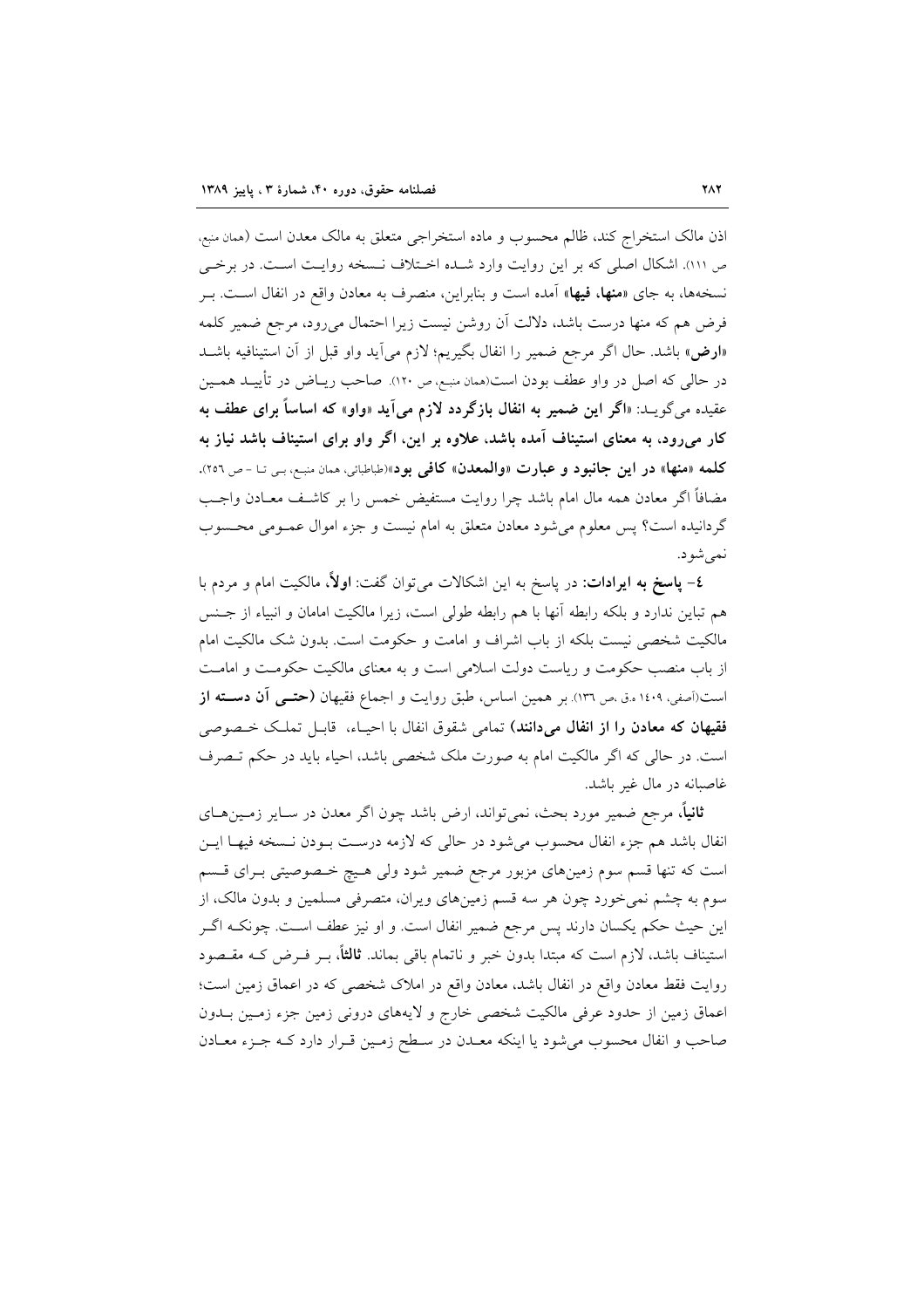ظاهری محسوب و مالکیت امام در مورد آنها اختلافی است. در خـصوص ایــراد مربــوط بــه وجوب پرداخت خمس معادن، با توجه به اینکه جنس مالکیت امام غیر از مالکیت خـصوصی است، تملک خصوصی معادن با فرض شمول انفال بر اسـاس مجـوز قـانونی حکومـت بــدون شک امکان پذیر است و در اَن صورت پس از تحقق مالکیت، پرداخت خمس نیز واجب است و در نتیجه حکم خمس تعارضی با شمول انفال ندارد. در تقویت این عقیـده مـیتوان گفـت معادن حکم اراضی موات را دارد که با اقطاع واگذار میشود. گاهی حکومت مال مـوات را در برابر طسق (وجهی که حکومت در قبال واگذاری انفال میگیرد) تملیک میکند (اقطاع تملیک) و گاهی با حفظ مالکیت انفال حق استفاده از آن را به اشخاص میدهد(اقطـاع اسـتغلال) شـیخ طوسي احياء و اقطاع را قابل جمع ميداند (سيد محمد خامنه اي،١٣٧١، ص٣٣).

0– تفصیل بین معادن ظاهری و باطنی: قول سوم فقها این است که بین معادن ظـاهری و باطنی تفصیل قائل شدهاند. علامه در مختلف، همه معادن را جزء انفـال دانـسته و گفتـه اسـت «**والاقرب الاطلاق**» (علامه حلي،١٤١٣هـ.ق ص ٣٣٨). ولي در كتاب قواعد ميگويد، معادن ظـاهري و معادنی که دسترسی به آنها مستلزم مشقت نمی شود، شراع و ثروت مـشترک مـسلمین اسـت و هرکس میتواند بقدر نیاز خود از آنها برداشت کند. در این صورت با احیاء و تجحیر به تملک خصوصی در نمی آیند(علامه حلی، بی تا، ص ٢٣١) و شهید ثانی نیز می گویـد «لا یجـوز ان یقطعهـا السطان العادل» (شهيد ثاني، بي تا، ص١٨٨) وليي در مـورد معـادن بـاطني بـا احيـاء تملـك حاصـل می شود ولی احیاء کننده نمی تواند مانع حفاری دیگران شود. البته اگر مواد معدنی در محـدوده عملیات حفاری باشد، اطراف محل را نیز دربر میگیرد و حریم خصوصی برای حفاری کننـده ایجاد میشود(صدر، ۱۳۸۲ ه.ش، ص ۱۱٦). در نتیجه مالکیت امـام و تملـک خـصوصی افـراد مـانعه الجمع نيست.

**٦**– **عقیده راجح**: به نظر می٫رسد در شرایط فعلی، معادن چه متعلق به امام یا عموم مــردم باشد، دولت میتواند برای توزیع عادلانه ثروت، در خصوص استخراج آنها قانونگذاری کنـد. چون با فرض تعلق به امام، حکومت اسلامی طبـق قـانون اساسـی، جانـشین امـام اسـت. در صورت تعلق به عموم مردم، حکومت به نمایندگی از سوی مردم بـرای حـسن اداره آنهــا حــق قانونگذاری دارد، چون بنای عقلاء خود از مصادر تشریع است. طبق بنـای عقــلا آزادی مــردم در استفاده از معادن بدون مجوز قانونی سبب هرج و مرج و نابودی معادن یا تملک آنها توسط افراد معدودی خواهد شد. بنابراین، چون شارع مقدس خود هم جزء عقلاً و بلکه رئیس عقــلا است. برای رفع تزاحم بین مصالح فرد و جامعه چنین حکمی را بایسته مـسلمین مـیدانــد. در زمان حاضر نیز که دولت ملی تشکیل شده و جمعیت رو به تزاید مردم، موجب کمیـابی مـواد معدني شده است، احياء و تملك خـصوصي، موجـب محـروم شـدن ديگـران از ايـن حقـوق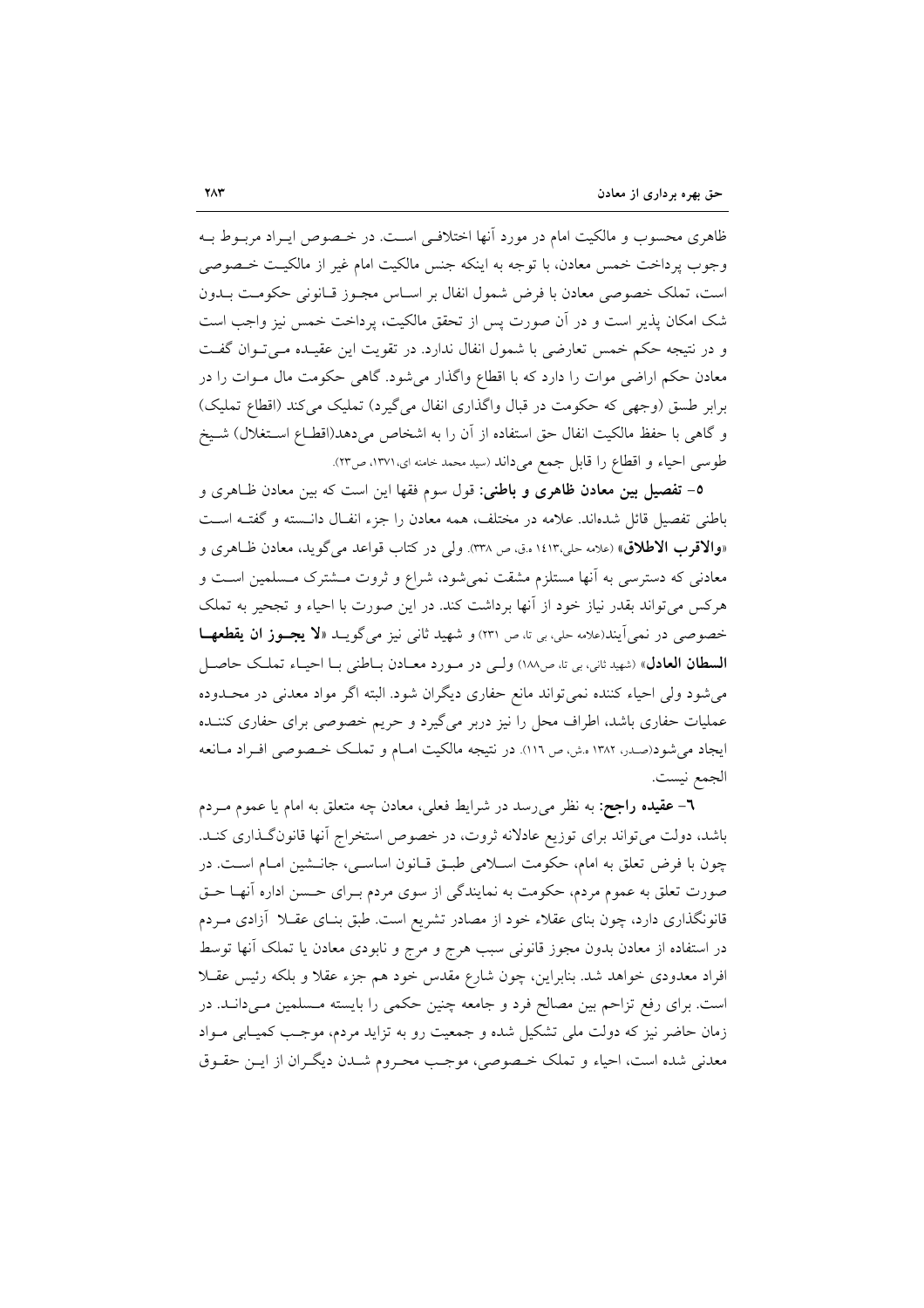خدادادي مي شود. فلسفه قول مشهور فقهاء بر اباحه معادن حق عموم مردم و عموم آيه شـريفه «خلق لكم ما في الارض جميعاً» است و اين تعلق حق عموم مردم ملازمه با استحقاق أنهـا و لزوم برخورداری همه مردم از معادن است. بنابراین، قوانین مصوب بر حق طبیعی و اولیه افراد در تملک معادن حکومت دارد یعنی قوانین معادن ناسخ قوانین و قواعد فقهی مربوط بـه احیـاء نمی شود بلکه در مواردی که تملک افراد، محدود یا ممنوع می شود رابطه این احکام ثـانوی بـر احکام اولیه رابطه حکومت و ورود است نه ناسخ و منسوخ. نکته آخـر ایــن اســت کــه آیــا بــا فرض اباحه معادن باطني مالكيت زمين موجب مالكيت معدن واقع در اعماق زمين مى شود يـا خیر؟ در پاسخ همانطور که گفتیم، حدود مالکیت افراد بر زمین، حدود عرفی و اعتباری است و هيچ دليل عقلي و نقلي مبني بر تبعيت مالكيت اعماق زمين از سطح زمين وجود ندارد.

## ب) قانونگذاری در خصوص معادن

با بررسی ضوابط فوق در خصوص مالکیت معادن قضیه تـا حــدودی روشــن اسـت، زیــرا معادن جزو اموال عمومی محسوب می شوند و در مالکیت دولت به معنای عام است ولبی ایـــن مالکیت برخلاف مالکیت خصوصی، بیشتر از جهت اعمال حاکمیت و سلطه و اشـراف دولـت است تا اعمال حقوق مالكانـه. بـه هرحـال اصـل ٤٥ قـانون اساسـي معـادن را جـزو انفـال و ثروتهای عمومی دانسته و بنابراین مشمول مالکیت عمومی است. درخصوص معـادن تـاکنون قوانین مختلفی به تصویب رسیده که از جمله مهمترین آنها قانون معادن مصوب ۱۳٦۲ و قانون معادن مصوب ١٣٧٧ است. قانون جديد سال ١٣٧٧ ضابطه مالكيت را حذف كرده و معـادن را بطور كلي تابع ضوابط حقوق عمومي دانسته است. حقوق دولت را اعمال حاكميت و حقـوق اشخاص را اعمال مالكيت توصيف كرده است(ماده ٢). برابر ماده ٢٢ قانون جديد اگـر معـادن مکشوفه در محدوده املاک دایر یا مسبوق به احیاء باشند، مجری عملیـات بایـد پـس از تاییـد وزارت صنایع معادن اجاره یا بهای آن را بدون محاسبه مواد معدنی با قیمت روز برابـر نظریــه کارشناسی بپردازد. تنها امتیاز مالک ایــن اسـت کــه مالـک در اسـتخراج سـنگ ســاختمانی و سنگهای تزئینی بر دیگران حق تقدم خواهـد داشـت. قـانون جدیـد صـدور پروانـه اکتـشاف (ماده٦) و گواهی کشف بنام دارنده پروانه اکتشاف (ماده ۷ ) را پیش بینی کرده است. گـواهی كشف شامل نوع ماده معدني، كميت، كيفيت، حدود مساحت و هزينه عمليات اكتـشافي اسـت. مواد معدنی همچون نفت خام، گاز طبیعی و مواد پرتوزا هرچند طبقه بندی شده امـا از شــمول اين قانون خارج نشده است (ماده ٣). برخلاف قانون سـابق طبـق قـانون جديــد يروانــه بهـره برداری و قرارداد استخراج از هم تفکیک نشده و بطور کلی به اشخاص خصوصی و عمـومی پروانه بهره برداری داده می شود. برخلاف قانون سابق که تـابع قواعـد معـاملات خـصوصی و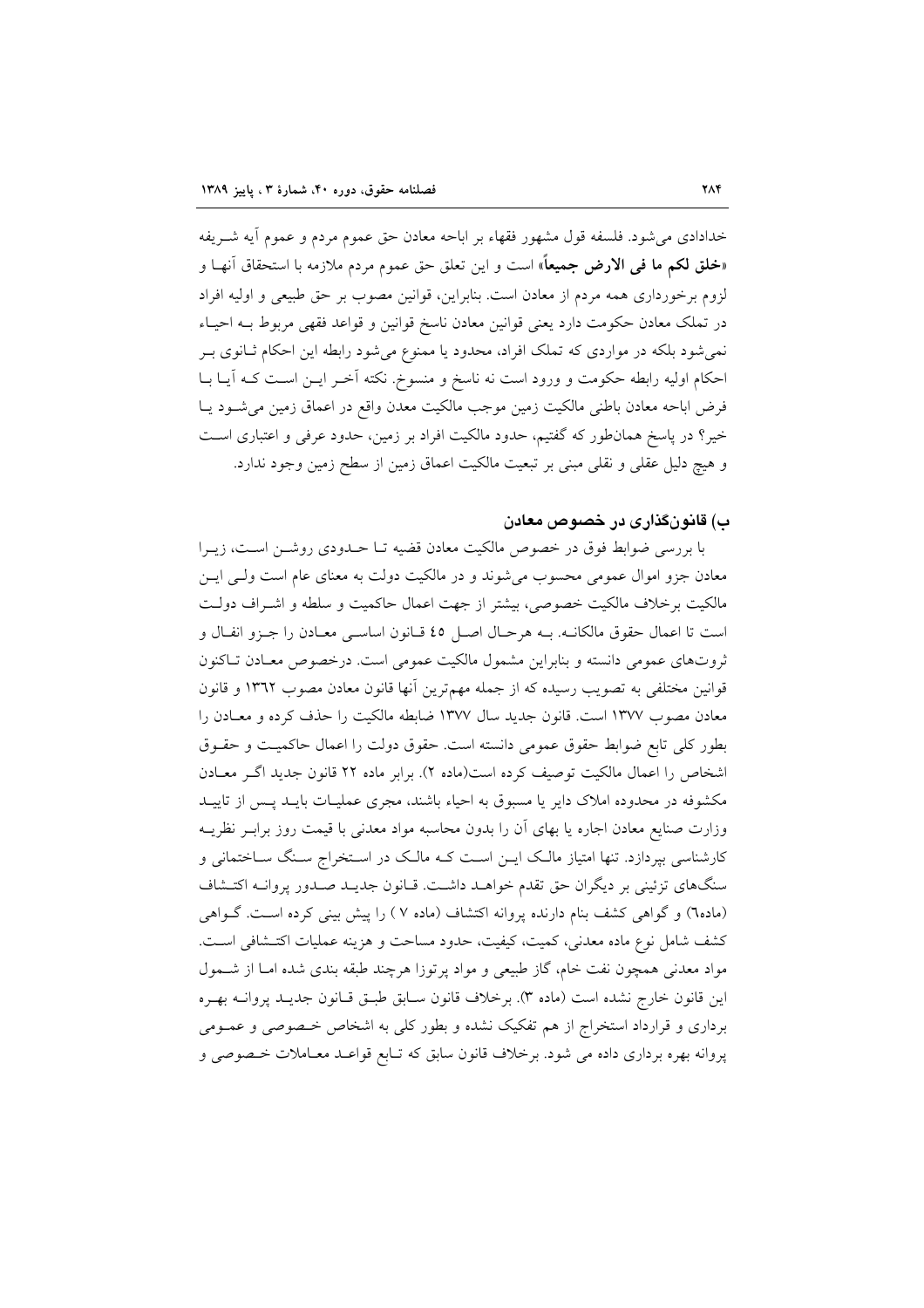انعقاد قرارداد استخراج با اشخاص بوده و بنابراین به نحـوی مالکیـت دولـت و اختیـار انعقـاد قرارداد دولتي و ضوابط حقوق خصوصي قابليت اعمال داشته، قانون جديد بيشتر تـابع قواعـد حقوق عمومی و حمایت از سرمایه گـذاری افـراد و حقـوق مکتـسبه آنـان و احتـرام بـه حـق اکتشاف و حق بهره برداری است. طبق این قانون، حقوق دولت از سطح یک مالک مطلـق بـه سطح یک مرجع قانونی صدور پروانه و مجوز تقلیل یافته است به دلایل ذیل: ١- برابر مـاده ٢ قانون جدید، مسئولیت اعمال حاکمیت بر عهده دولت است و این اعمال حاکمیت برای حفظ ذخائر معدني، صدور اجازه فعاليت معدني نظارت بر امور، توسعه فعاليت هاي معدني، توسـعه صادرات مواد معدنی با ارزش افزوده، ایجاد اشتغال و افزایش سهم معادن در توسعه اقتـصادی و اجتماعی کشور است. اعمال حاکمیت مزبور مـانع اعمـال مالکیـت اشـخاص نخواهــد بــود. تعریف مزبور از اعمال حاکمیت تابع همـان رویکـرد کلـی اسـت کـه طرفـدار کـاهش نقـش انحصاری دولت و کاهش تصدی گری دولت و توسعه فعالیت بخش خصوصی است.

۲- به موجب ماده یک قانون معادن، پروانه اکتشاف و پروانه بهره برداری و عملیـات بهـره برداری تعریف شده و وزارت صنایع و معادن مکلف است که در راستای شناسائی معـادن پروانه اکتشاف برای متقاضیان صادر نماید و این پروانه اکتشاف موجب استحقاق مکتـشف برای دریافت گواهی کشف می شود (ماده ٥) دارند گواهی کشف ظرف یکسال می توانـد، تقاضای پروانه بهره برداری نمایند (ماده ۸ ) و حق اّنها فقط در صورتی ساقط میشود ک ظرف مهلت قانونی تقاضای صدور پروانه بهره برداری ننموده باشند. حـق بهـره بـرداری و صدور پروانه بهره برداری به دارنده پروانه اکتشاف داده میشود. بنابراین، طبق قانون جدید دولت بعنوان مالك مطلق معدن قرارداد استخراج منعقـد نمـى نمايـد، بلكـه بعنـوان اعمـال حاکمیت پروانه و مجوز بهره برداری صادر میکند. پروانه بهره برداری موجب ایجـاد حــق مکتسب برای دارنده آن میشود این پروانه، سندی لازم الاجرا و قابـل خریــد و فــروش و انتقال به اشخاص ثالث است (تبصره ٣ ماده ١٠).

۳– حقوق دولتی مندرج در بند «**ر**» ماده ۱ و ماده ۱٤ چیزی شبیه مالیات است و جنبه ثمن معامله و انعقاد قرارداد استخراج ندارد. در عـين حـال پروانــه مزبــور موجـب ايجـاد حــق مکتسب برای عامل بهره بردار می شود (ماده ۱۷) دولت نیـز در راسـتای تکلیـف تـشویق سرمایه گذاری (ماده ۱۲) و حمایت از بخش خصوصی حقـوق مکتـسبه بهـره بـرداری را محترم شمرد. البته در صورت اثبات عدم كارآئي و عدم اجراي تعهدات منـدرج در پروانــه بهره برداری، دولت مهلت کافی به بهره بردار میدهـد. شـخص مـذکور در صـورت عـدم اجرای تعهدات به پرداخت خسارت محکوم و یا فاقد صلاحیت تـشخیص داده مـیشـود.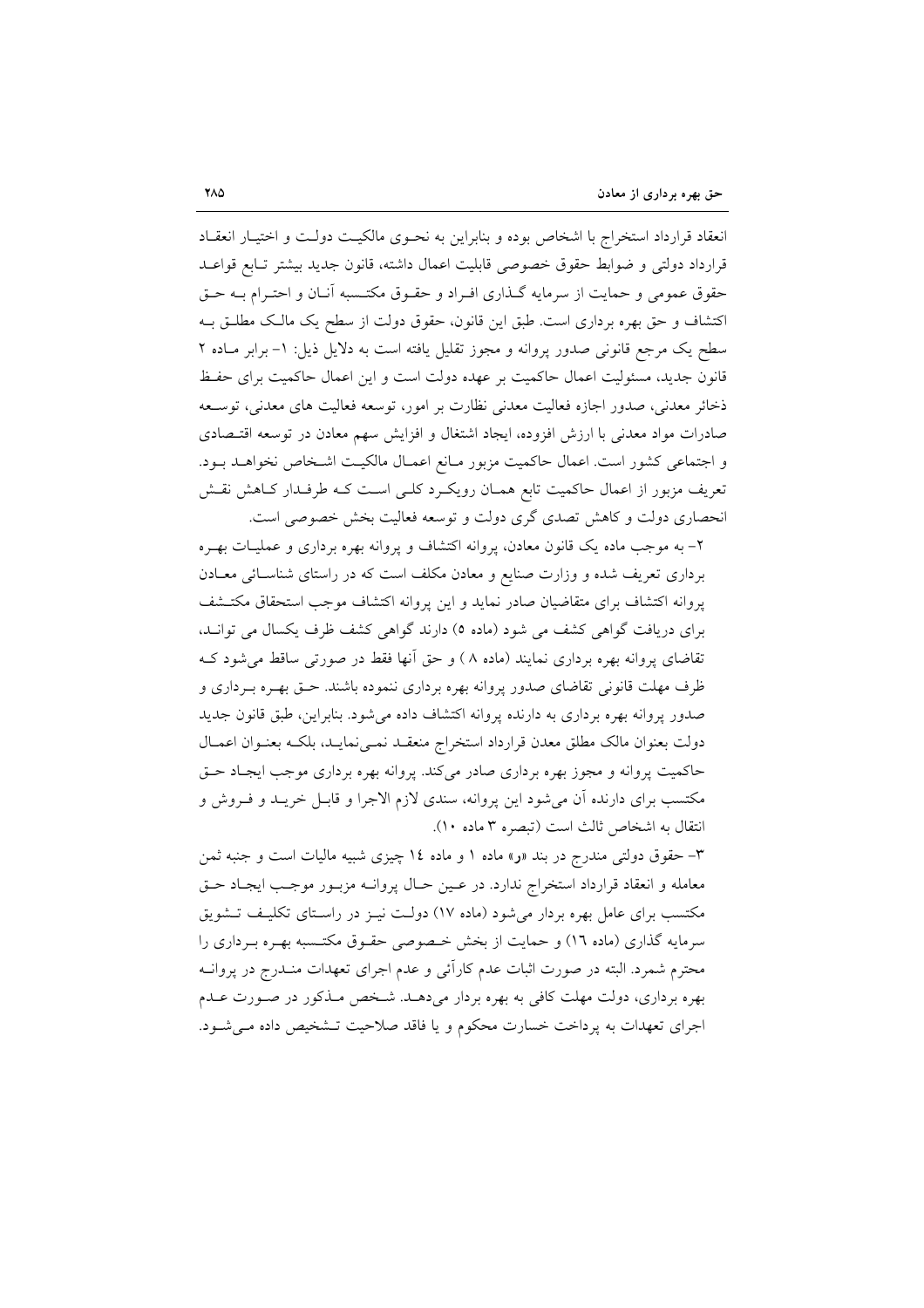لیکن این فقدان صلاحیت بر اعتبار پروانه بهـره بـرداری و حقـوق مکتــسبه بهـره بـرداری اشخاص ثالث تاثيري نخواهد داشت.

٤– درخصوص سنگهای لاشه ساختمانی و سنگ های تزئینی مالک زمین حق تقدم داشته و در صورت أخذ يروانه اكتشاف از حقوق دولتى معاف و مالك معدن مكتشفه مى شود (تبصره ۲ ماده ۲۲). بنابراین، طبق قانون مزبور، معادن سنگ از اموال عمومی محسوب نمی شــوند مگــر اینکه خارج از اراضی خصوصی افراد بوده و در محل زمین هـا و امـوال عمـومی واقـع شـده ىاشند.

٥- از ویژگیهای این قانون عدم تبعیت مالکیت سطح زمـین تـا عمـق عرفـی از مالکیـت لایههای زیرین زمین است و مالکیت سطح زمین جز در مـورد سـنگـهـای لاشـه سـاختمان و سنگهای تزیینی برای مالک زمین هیچ حق تقدمی ایجاد نمیکند حتی مالک سطح زمین ملـزم است زمین را به صورت عقد اجاره به بهره بردار معدن واگذار نماید(مـاده۲۲ قـانون و مـاده ۵ آيين نامه اجرايي).

سؤال: شخصی مبادرت به اکتشاف معدن نموده و پروانه اکتشاف و سبیس گـواهی کـشف دریافت کرده و ظرف مهلت مقرر قانونی درخواست پروانه بهره برداری کرده است. آیا وزارت صنایع و معادن می تواند درخواست وی را رد نماید؟ یـا از ترتیـب اثـر دادن بـه آن خـودداری کند؟ قبل از هر چیز باید در نظر داشت که قانونگذار برای افرادی که در مهلت یکساله مقـرر درخواست پروانه نکرده باشند، حق اولویت آنها را سلب نموده اسـت. مفهـوم ایـن مـاده ایـن است که دارنده گواهی کشف دارای حق اولویت نسبت به معدن است و این حق مکتسب باید توسط وزارت صنايع و معادن رعايت شود. حـال اگـر حتـى حـق اولويـت وى سـاقط شـود، استحقاق وصول هزينه هاى اكتشافى را خواهد داشت. با توجه شناسائى حتى اولويت مزبور، در رابطه با پاسخ سوأل اصلي، دو نظريه قابل طرح است.

**اول**: وزارت صنایع معادن مکلف به صدور پروانه بهره برداری است و برابر مقررات قانون معادن حقوق دولتي را نيز براساس ميانگين حقوق دولتي (تبصره ١ ماده ١٤ ) و بند الف تبصره ٦٦ قانون بودجه ١٣٦٣ (تبصره ٢ ماده ١٤) و قيمت پايه ميانگين معادن مجـاور(تبـصره ١ مـاده ١٤) بعنوان سهم دولت تعيين و پروانه بهره برداري صادر كند. چون دارنده گواهي كشف حـق اولويت دارد . مخالفت غيرموجه وزارت معادن و فلزات موجب ناديده گـرفتن حــق اولويــت عامل بهره بردار که با صرف هزینه و توان و وقت خود ً موفق به اکتشاف شده است، می شـود و عامل از طريق ديوان عدالت اداري حق الزام وزارت مزبور به صدور پروانه بهـره بـرداري را دار د.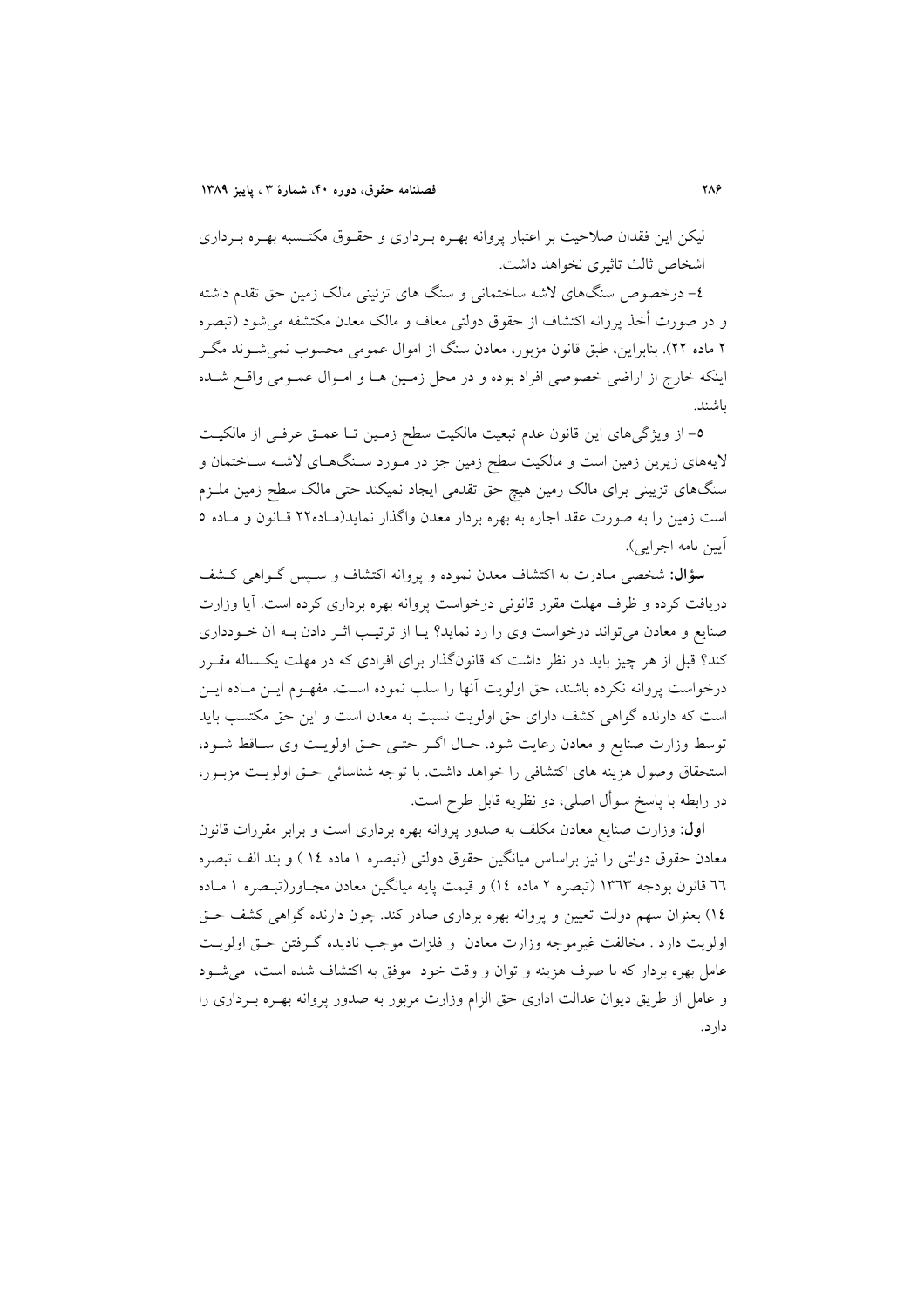دوم: اینکه حق اولویت عامل بهره برداری یک حق اولویت در صـورت تـشخیص دولـت موکول به صدور پروانه بهره برداری است و این امتیاز حداکثر موجب ایجـاد اسـتحقاق بهـره بردار در صورت صدور پروانه است. حال اگر وزارت صنایع و معادن براساس رعایت صرفه و صلاح جامعه بهره برداری از معدن مورد نظر را کلاً مفید و ضــروری تــشخیص ندهــد. عامــل بهره بردار حقى در الزام دولت به صدور پروانه نخواهد داشت. البته در اين صورت دولت بايد هزینههای اکتشاف را پرداخت و حتی پروانه اکتشاف را به نرخ روز خریداری نماید.

قانون معادن در این رابطه ساکت است. بنابراین باید به عمومات قانونی توسل جست. بـه نظر می رسد برابر عمومات، دولت به نمایندگی از جامعه حق اعمال حاکمیت معــدن را دارد و این حق مالکیت باید در راه منافع عمومی اعمال شــود، مــضافاً اینکــه از نظــر قواعــد مالکیــت نمی توان مالک مال عمومی (**دولت**) را ملزم به واگذاری مال خود نمود. از نظر اعمال حاکمیت نیز اصل بر تقدم منافع عمومی بر منافع فردی است و صدور پروانه باید در مواردی کـه منـافع عمومی لطمه میبیند متوقف شود. در نتیجه به نظر می رسد عقیـده دوم صـحیح و منطبـق بـا موازین است. براساس ملاک ماده ۸ و به قیاس اولویت، در صورت مخالفت دولت عامل بهـره بردار مستحق دریافت هزینه های اکتشافی است. نتیجهای که از تجزیه و تحلیـل قـانون مزبـور می توان گرفت این است که نقش دولت در صدور پروانه کشف و بهـره بـرداری جنبـه اعمـال حاكميت دارد و بخش خصوصي در چارچوب قـانون بـا پرداخـت حقـوق دولتـي حـق بهـره برداری از معادن را دارد. اما پس از صدور پروانه بهره برداری بـه صـراحت قـانون حـق بهـره برداری از معدن برای دارنده پروانه حق مکتسب محسوب و دولت نمی تواند بـر خـلاف حـق مكتسب شخص خصوصي اقدام نمايد.

با تحليل قانون مزبور درمى يابيم مفهوم مالكيت خصوصى دولت برخلاف قبانون سبال ۱۳٦۲ به حاکمیت متحول گردیده و مقـصود از مالکیـت عمـومی، حاکمیـت دولـت براسـاس رعايت منافع عمومي جامعه است. اين اعمال حاكميت مانع از شناسـائي حقـوق قـانوني بـراي معدن کاران نمی شود، ولی اعمال حاکمیت دولت برحق خصوصی صـاحبان معـادن در مـوارد حفظ منافع عمومی حکومت دارد. در همین راستا ماده ۲ قانون معادن مـصوب ۱۳۷۷ صـراحتاً اصول ٤٤ و ٤٥ قانون اساسي را به معناي اعمال حاكميت دولت معنى كرده است. ايـن قـانون، حق بهره برداری معدن کاران را با توجه به اعمال حاکمیت دولت در مواردی از مرتبه ملک بـه مرتبه حق تنزل داده است. یعنی برخلاف مالکیت که سلطه مطلق مالک بر مال است، حق بهـره برداری سلطه نسبی معدن کار بر معدن مکشوفه است. هرچنـد کــه مــدت بهــره بــرداری طبــق تبصره سه ماده ۱۰ قانون معدن محدود به مدت زمانی حداکثر ۳۵ سال است ولی براب همان تبصره دارنده حق بهره برداري حق اولويت تمديد پروانه را دارد. بنـابراين دولـت نمـي توانـد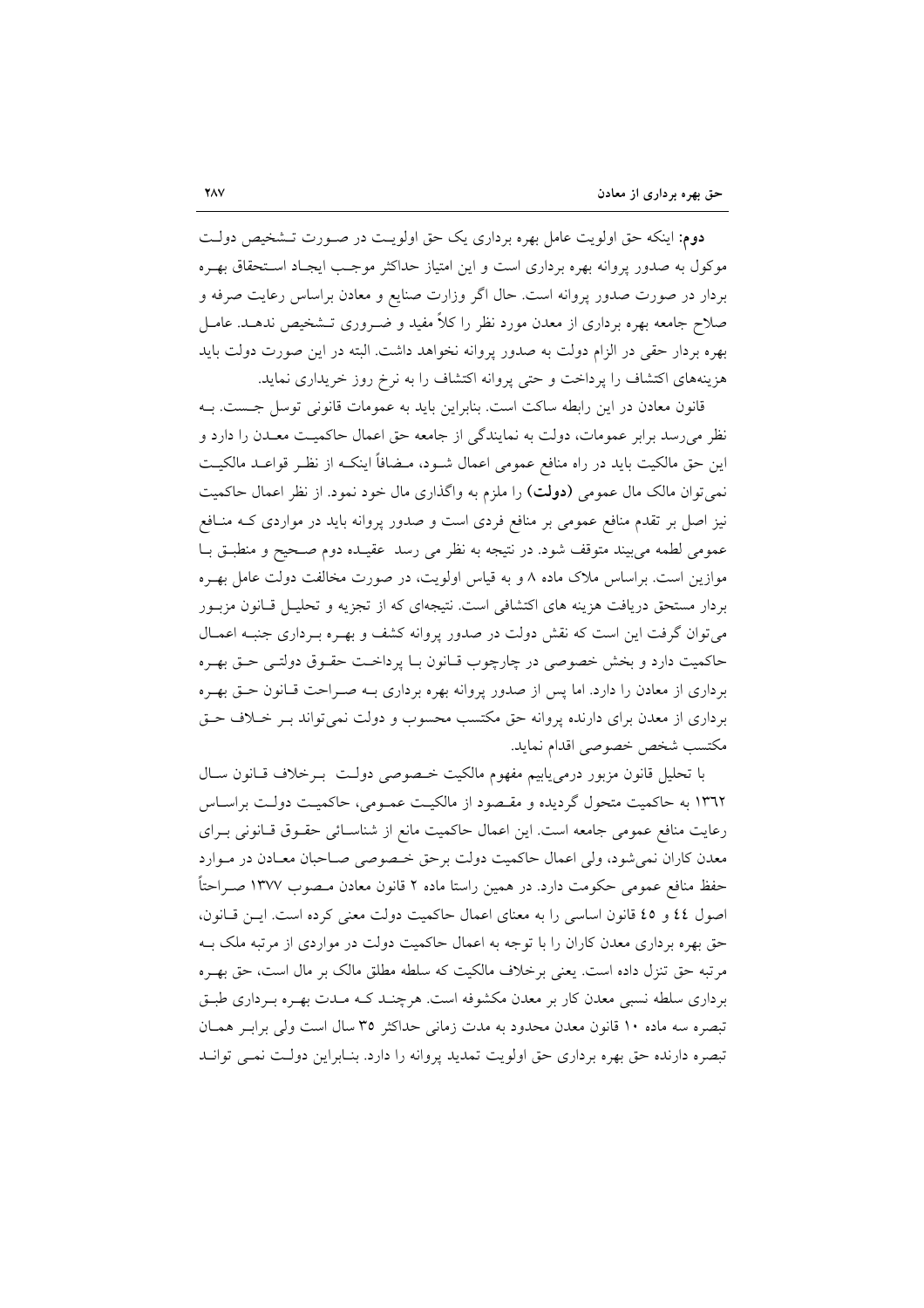معدن را به شخص دیگری واگذار نماید، زیـرا ایــن یــک حــق مکتــسب بــرای دارنــده پروانــه محسوب مي شو د.

#### ج) معادن نفت و گاز

قراردادهای نفتی ترکیبی از فناوری و مدیریت و تکنولوژی و منابع طبیعی است کـه نــوع مالکیت آنها مستلزم مالکیت بر اموال عمومی طبیعی و مـصنوعی اسـت. از ایــن رو بــه لحــاظ اهميت منابع نفتي و صنعت نفت در اقتصاد ملي بعنوان شريان اصلي حيات اقتصادي و تنوع و پیچیدگی قراردادهای نفتی، بحث در این باره از اهمیتی خاص برخوردار است.

١- سابقه قانونگذاري: نخستين قرارداد نفتي براي استخراج منابع زيرزمين از جمله نفت، قرارداد ۷۰ ساله *بارون جولیوس دورویتر* است. به موجب این قرارداد رویتر در قبال پرداخت ۱۵ درصد از عایدی خالص، حق اکتشاف و استخراج کلیه معادن و منابع زیرزمینـی را بدسـت آورد. همین طور امتیاز دارسی، قـرارداد امتیـاز ۱۹۱۹ ایـران و انگلـیس، قـرارداد امتیـاز ۱۹۱۲ *خوشتاریا* کشور روسیه، قرارداد امتیاز نیوجرسی نوامبر ۱۹۲۱، قرارداد ۱۹۳۳ شرکت نفت ایـران و انگلیس، به ترتیب موجب سلطه خارجی بـر صـنعت نفـت گردیــد. در سـال ۱۳۳۰ هجـری شمسی(۱۹۵۱ میلادی) تلاش ملت برای استیفای حقـوق خـویش و نفـی سـلطه خـارجی بـر صنعت نفت، ملي شدن اين صنعت را به ارمغان آورد(كالبد شكافي قراردادهـاي نفتـي، ١٣٧٩، ص ٨٤). بــا ملی شدن صنعت نفت، این گونه قراردادها و اعطای امتیاز، بر چیـده شـد. امـا در سـال ١٩٥٤ شکل تغییر یافتهای از آن در قالب قرارداد کنسرسیرم به مرحله اجرا درآمد و به فرمـول تـسهیم ٥٠/٥٠ تبديل شد(همان منبع،ص ٢١).

به موجب این قرارداد شرکت ملی نفت ایران، نفت خام استخراج شده توسط کنسرسیوم را سرچاه به اعضای آن میفروخت و از ما به التفاوت قیمت اعلام شده و هزینـه استحـصال. ٥٠٪ درصد به عنوان مالیات به ایران میپرداختند. بهره مالکانه معادل یک هشتم بهای نفت خام بود. درآمد حاصله از نفت خام براي ايران چهار برابر قبل از ملي شدن نفـت، افـزايش يافـت(وزارت اطلاعات، ١٣٥٢، ص ١٠). در سال ١٩٦٥ شش قرارداد نفتـبي ديگـر در ايــران امــضاء کــه همــه آنهــا براساس مشارکت منعقد گردید. قانون نفت مـصوب سـال ۱۳۳٦ شـیوه مـشارکت در سـرمایه گذاری را مجاز شناخته است. براساس این قانون شرکت خارجی و شرکت ملـی نفـت ایـران، یک شرکت جدید ایرانی تأسیس کرد و تمامی فعالیت های اکتشاف، تولید و بهـره بـرداری در یک منطقه خاص به آن شرکت واگذاری می گردید. براساس قبانون نفت مصوب ١٣٥٣/٥/٨ هرگونه قرارداد مشارکت که متضمن مالکیت خارجیان بر منافع و نیز مالکیت نفت استحـصالی بر سر چاه گردد، ممنوع شد. در عوض، این قانون شیوه خرید خدمت برای اکتشاف، توسـعه و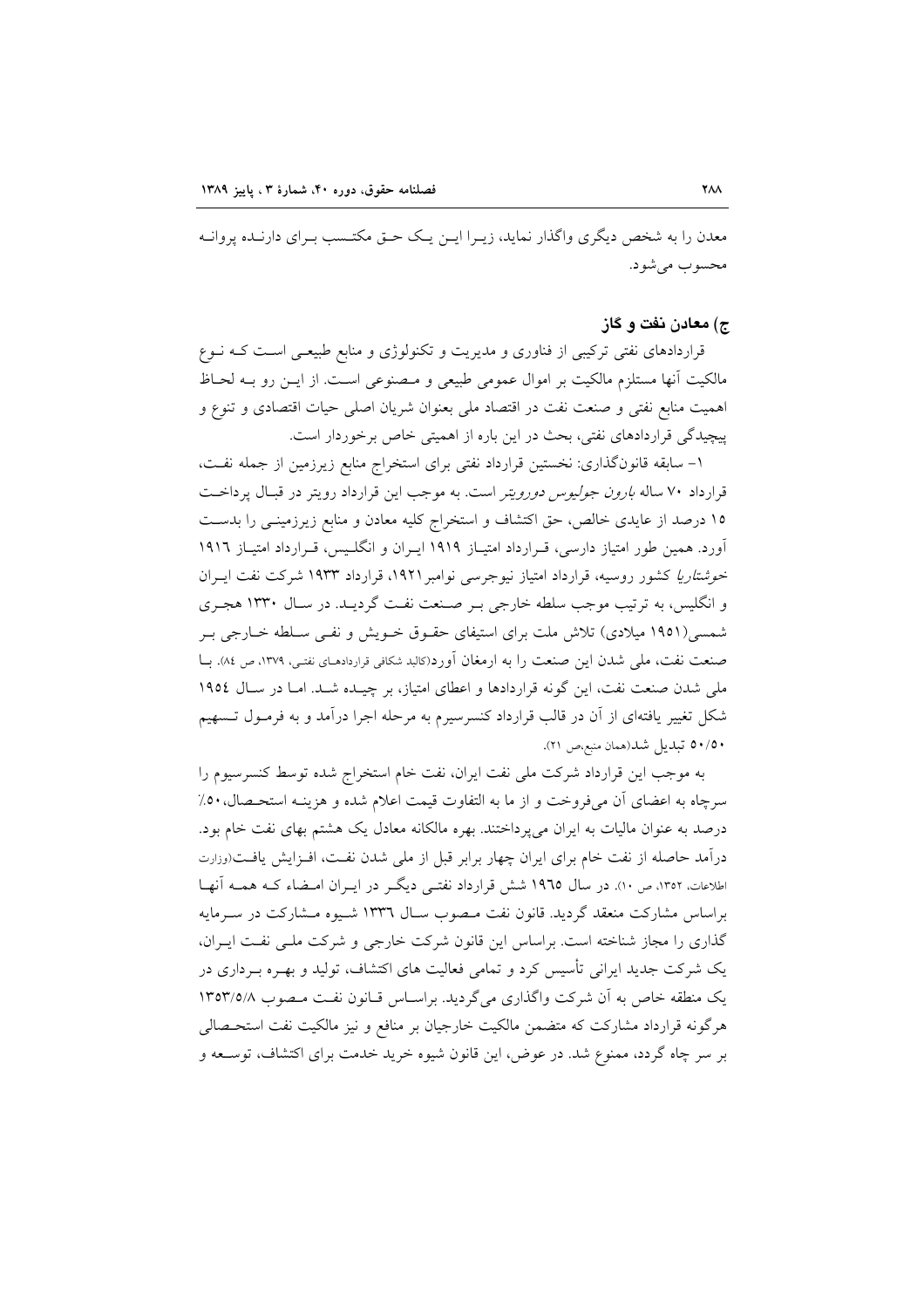تولید را مجاز اعلام کرد. براساس این قانون در سال ۱۹۲۲ برای نخستین بـار، قـرارداد خریــد خدمت میان ایران و گروه فرانسوی اراپ (ERAP) منعقد گردید. در این قرارداد شرکت خارجی بعنوان پیمانکار و شرکت ملی نفت ایران بعنـوان کارفرمـا و حـاکم عمـل کـرد. براسـاس ایـن قرارداد، حاکمیت ایران بر منابع نفتی به رسمیت شناخته شد. تـسهیم درآمـد حاصـله براسـاس (٩١/٥–٨/٥) درصد سهم ايران و ١١درصد سهم مقاطعه كار تعيين شـد. ابتكـاري كـه در ايـن قراردادها از سوی ایران به کار برده شده، در نظر گرفتن ۵۰٪ ذخایر میـدان هـای کـشف شـده (غیر از نخستین میدان) به عنوان «ذخیره مل<sub>ی</sub>» بود که در اختیار شرکت مل*ـی* نفـت ایـران قـرار داشت(موحد، ١٣٧٥، ص ١٤٢).

پس از پیروزی انقلاب اسلامی و ایجاد نگرش منفی نسبت به سـرمایه و سـرمایه گـذاری، نگرش به سرمایه گذاری خارجی به مراتب بدتر بود. سرمایه گذاری خــارجی مــذموم تلقــی و شخص سرمایه گذار نیز شخصیتی بود که اندیشه غارت منابع ملی و ثروت های طبیعی کـشور را در سر میپروراند. با این اندیشه سرمایه گذاری خارجی به حداقل ممکـن در بخـش پــایین دستی صنعت نفت کاهش یافت و تا سال ۱۹۸۹ جـذب سـرمایه گـذاری در بخـش بالادسـتی صنعت نفت تقريباً صورت نگرفت(كالبد شكافي قراردادهاي نفتي، بي تا، ص ٢٩٩).

با پایان گرفتن جنگ تحمیلی و ضرورت بازسازی صنعت نفت، جـذب سـرمایه گـذاری خارجی در دستور کار قرار گرفت. براساس مواد قانون برنامههای توسعه و تبصره های قــوانین بودجه، سقفهای مشخص برای منابع ارزی خارجی در نظر گرفته شد. به موجب اصول ٤٤ و ٨١ قانون اساسي، به لحاظ محدوديت و انحصار بخش دولتي و ممنوعيت مطلـق دادن امتيـاز تشکیل شرکت ها و مؤسسه ها در امور تجاری و صنعتی و کشاورزی و معـادن و خـلـمات بـه خارجیان، هرگونه سرمایه گذاری مستقیم در بخش نفت و گاز ممنوع اعلام گردید.

۲- قوانین حاکم: بموجب مـاده ٦ قـانون نفـت مـصوب ١٣٦٦، هرگونــه سـرمايه گـذاري خارجی در عملیات نفتی، همراه مالکیت بر منابع و تأسیسات و تجهیـزات ممنــوع گردیــد. بــه موجب ماده ۱۲ قانون نفت، قراردادهای *خرید خدمت* که به عنــوان *بــای بــک* یــا بیــع متقابــل معروف است، مجاز دانسته شد؛ زیرا ماده ۱۲ قانون مزبور قـوانین مغـایر را ملغـی دانـسته، در حالی که قرارداد بای بک مغایرتی با قانون جدید ندارد، زیرا قانون نفت ١٣٦٦ هرگونه ســ مایه گذاری خارجی با حضور مستقیم سرمایه گذار خارجی همراه مالکیت بر منـابع و تأسیــسات و تجهیزات را، نفی می کند. خرید خدمت یا بای بک برای پیمانکبار خبارجی حاکمیت و حتی عینی ایجاد نمی کند. بنابراین، تنها شکل مجاز سرمایه گذاری خارجی، قراردادهای بیـع متقابـل قلمداد شده است.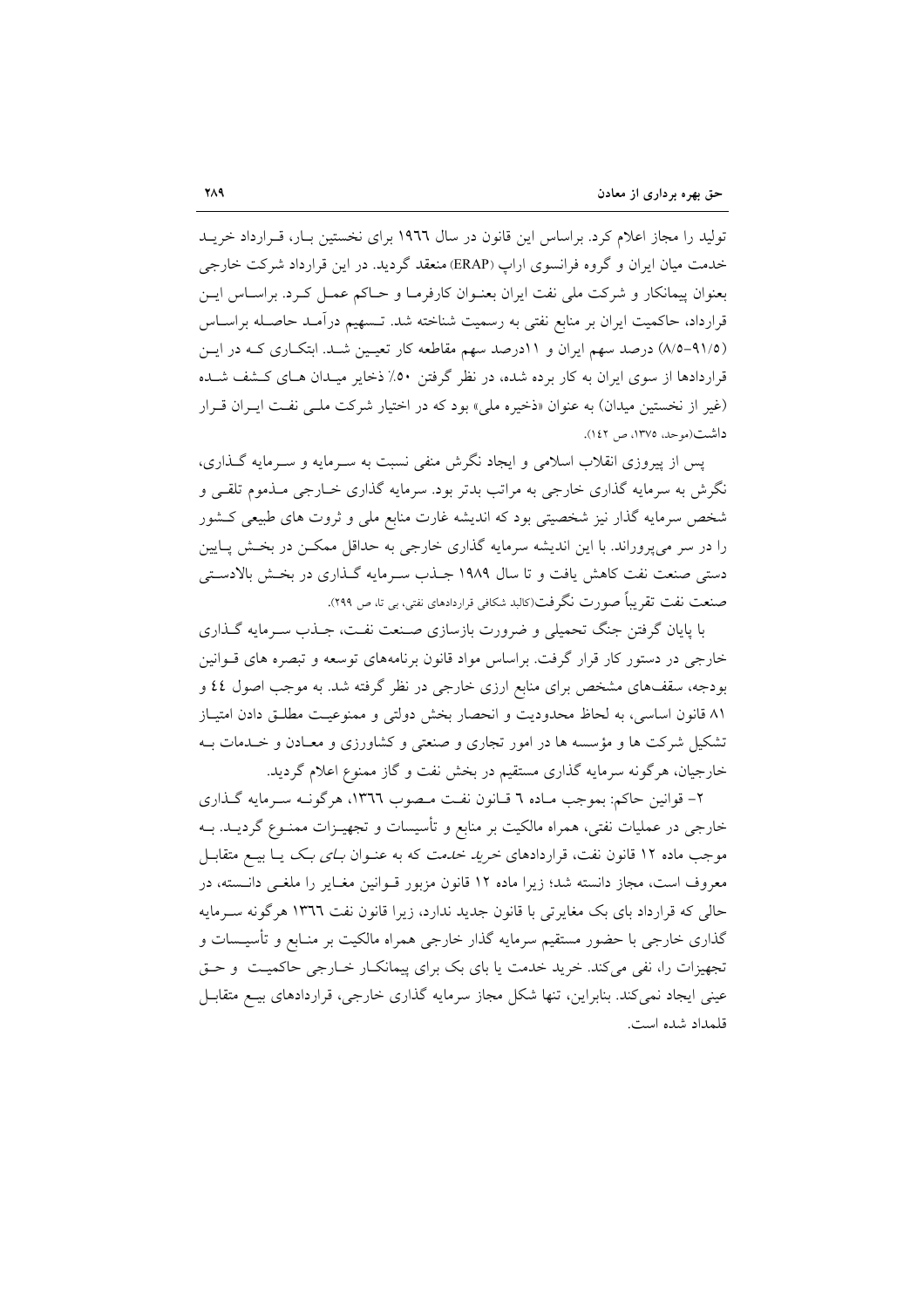با وجود این عملاً تا دهه ۷۰، جهشی در زمینه سرمایه گذاری خارجی به چشم نمی خــورد. عملیاتی نشدن روش بازخرید محصول (**موسوم به بیع متقابل**)، مخاطرات سـرمایه گـذاری در ایران، محدودیتهای سقف بودجه، محدودیت های برنامهای، فشارهای خارجی، برنامه تحریم آمریکا و نیز محدودیتهای اجرائی و تشریفات مفصل قانونی و لزوم أخذ مجوز از کمیـسیون ها و مراجع مختلف از جمله موانع سرمایه گذاری خارجی در عرصه نفت و گــاز بــوده اســت. با ملاحظه سیر قانونگذاری مزبور، معلوم می شـود کـه تفـسیر قانونگـذار از اصـول ٤٤ و ٤٥ قانون اساسی در زمینه نفت و گاز، عدم امکـان واگـذاری ثـروت هـای عمـومی ولـو در برابـر تعهدات متقابل و سودآور طرف خارجي است. طبق ماده ۲ قــانون نفـت مـصوب ١٣٦٦ منــابع نفت کشور، جزء انفال و ثروت های عمومی است و تمامی تجهیــزات و تأسیــسات و ســرمایه گذاریهای بعمل آمده متعلق به ملت ایران و در اختیار حکومت اسلامی است. سؤالی که مطرح می شود، این است که آیا واقعاً قرارداد بای بک (م**وسوم به بیــع متقابــل**) تنهـا شـکل مفیــد و قانونی قرارداد نفتی است؟ آیا پیش بینی یک نوع قرارداد و محدود کردن دستگاه اجرائی به بیع متقابل، موجب سلب قدرت چانه زنی و از دست رفتن فرصت های دیگ معـاملاتی و تقلیـل قدرت معاملي كشور و سوءِ استفاده احتمالي طرف خــارجي، بــراي بــالابردن قيمــت خــدمات نمی شود؟ علت چیست؟ چرا قانونگذار، تنها راه ممکن سرمایه گذاری در صنعت نفت و گـاز را بيع متقابل دانسته است؟ آيا بخاطر محدوديت ناشي از تفسير اصل ٤٤ قانون اساسي است يا مصالح و منافع ملي پاسخ به ايـن سـوالات مـستلزم بررسـي كارشناسـي و ارزيـابي معايـب و مضرات قراردادهای بازرگانی مرسوم در تجارت بین|لمللی است. اجمالاً به نظـر مـی(سـد کـه قرارداد بای بک و یا هر نوع قرارداد دیگر فی نفسه خوب یا بد نیست، بلکه آنچه کـه قـرارداد تجاری را مفید و سود آور می نماید. کیفیت مطلوب و مبلغ پایین قرارداد، نـسبت بـه هزینـه و مخارج و سودآوری آن و دیگر تضمینات و وثائق قرارداد اسـت، بنـابراین هـیچ دلیلـی وجــود ندارد که فقط قرارداد بای بک تنها مدل منحصر قراردادی مفیـد در حـوزه تجـارت بـینالملـل است. وضعیت اقتصادی، تجاری و سیاسی و مؤلفه های متعدد تجارت بین(لمللی گـاه اقتـضاء می کند که از سایر مکانیزم های تجارت بینالملل استفاده شود.

به عقیده نگارنده محصور کردن اقتصاد ملی و منافع ملت در یک نوع خـاص قــرارداد، بــا وضع تشريفات مفصل و پيچيده و ديوانسالاري دولتي موجب از دست رفـتن فرصـت هـاي دیگر و سلب قدرت مانور تجارت خارجی و محدود شـدن امکـان چانـه زنـی و عـدم امکـان بررسی سایر راهکارهای تجارت و سرمایه گذاری مفیدتر و مقـرون بـه صـرفهتـر و در نتیجـه عقب ماندن از رقیبان خارجی و عقب ماندگی اقتصاد کشور خواهد شد. از نظر مطالعه تطبیقی نیز پژوهشگران حقوق تجارت بین|لملل، به این نتیجه رسیدهاند که کشورهای جهان سوم برای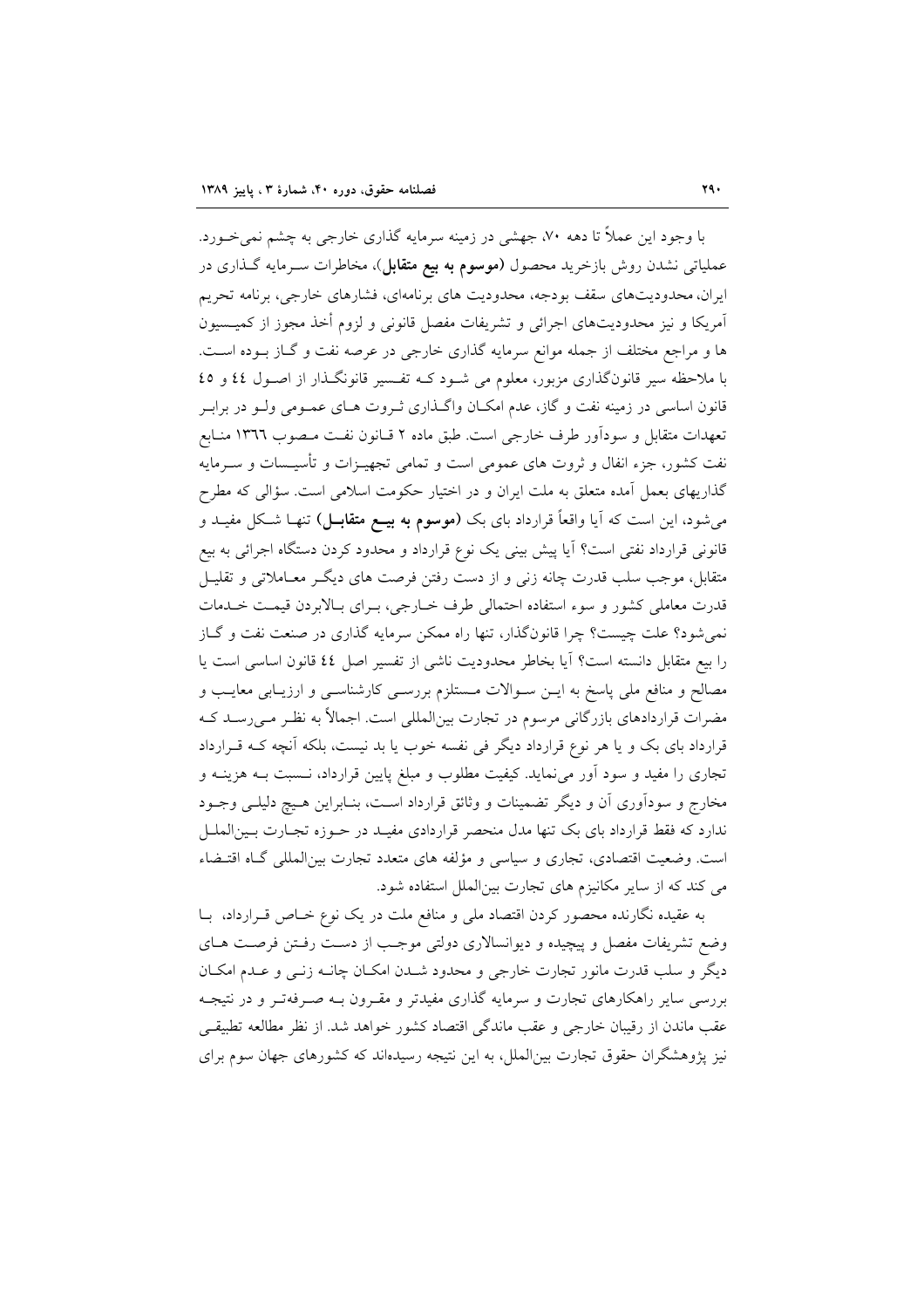رشد و توسعه اقتصادی از قدرت معاملی خود، سعی کردهاند، کشورهای توسعه یافتـه را بـرای سرمایه گذاری و انتقال دانش فنی تحت فشار قرار دهند. براین اساس، قراردادهای سنتی خرید کالا، فروش مواد اولیه، اعطای امتیاز، أخذ وام و امثال آن وافی به مقصود نیست. مکــانیزمهــای جدید قراردادی که مورد استفاده کشورهای جهان سوم است، دارای اقسام متعـدد هـستند کـه همه آنها براساس تجربیات تجارت بین الملل، میتوانند منافع ملی کشورهای در حـال توسـعه را تضمين نمايند.

پیرو همین ضرورت، قانونگذار در ماده ۳ قانون تشویق و حمایت سرمایه گذاری خارجی، علاوه بر بیع متقابل، قراردادهای مشارکت مدنی و سـاخت، بهـره بـرداری و واگــذاری را نیــز بعنوان شیوههای سرمایه گذاری پذیرفته است. از نظر قانونی بنظر می رسد ماده ۳ قانون مزبـور در قراردادهای نفتی نیز می تواند مورد استفاده قرار گیرد و براساس آن قراردادهای متنوع نفتی با شرکت های داخلی و خارجی منعقد شود.

سوأل ديگر اين است كه أيا اين قبيل قراردادها موجب سلطه طـرف خــارجي بــر منــابع و اموال عمومی می گردد یا خیر؟ بنظر می رسد این قراردادها می توانند با شـرایطی منعقـد شـوند كه حاكميت و مالكيت كشور ميزبان، محفوظ بماند. شناسايي حق مشاركت يا حق عيني نسبت به ابزار تولید و وسایل سرمایه گذاری نافی حاکمیت دولت نخواهد شد. این قراردادها امروزه ابزار کشورهای جهان سوم، برای انتقـال دانـش فنـی و سـرمایه و مـدیریت و رشـد و توسـعه اقتصادی است. طبق تبصره ماده ۲ قانون فوق، در قراردادهای بی، او، تی مـادام کـه سـرمایه و سود طرف خارجی مستهلک نشده، اعمال حق مالکانه نسبت به سـرمایه بـاقی مانـده محفـوظ است. برابر ماده ۹ آیین نامه اجرائی همان قـانون، انتقـال حقـوق مالکانـه، از طریـق واگـذاری تدریجی حقوق مالکانه در طول مدت قرارداد یا واگذاری حقوق مکتسبه در پایان دوره قرارداد عملي مي شود.

هرچند قانونگذار برای سرمایه گذار خارجی، حق مالکانه پیش بینی کرده، ولی ایـن حـق مالکانه در طول مدت قرارداد، باید به طرف ایرانی واگذار شود. در نتیجه بـرای سـرمایه گــذار خارجي سلطه بر اموال عمومي و تملک کامل مالکيت عمومي بوجود نخواهد آمـد. ايــن روش توسط دولت در سرمایه گذاری های دولتبی نیـز مـورد اسـتفاده قـرار گرفتـه، لـیکن در مـورد قراردادهای نفتی تاکنون ایـن نـوع قرارداهـا منعقـد نـشده اسـت. ضـرورت خـروج از قالـب انحصاری بیـع متقابـل و اسـتفاده از روش هـای مختلـف قراردادهـای بـینالمللـی در عرصـه رقابتهای منطقهای توسط تصمیم گیران و تصمیم سازان قراردادهای نفتی ملمـوس اسـت. در حال حاضر كشورهاي همـسايه ماننـد قطـر و أذربايجـان از طريــق قراردادهــاي بــزرگ نفتــي سرمايههايي عظيم را در صنعت نفت و گاز خود جذب كرده و قدرت استحصال نفت و گاز از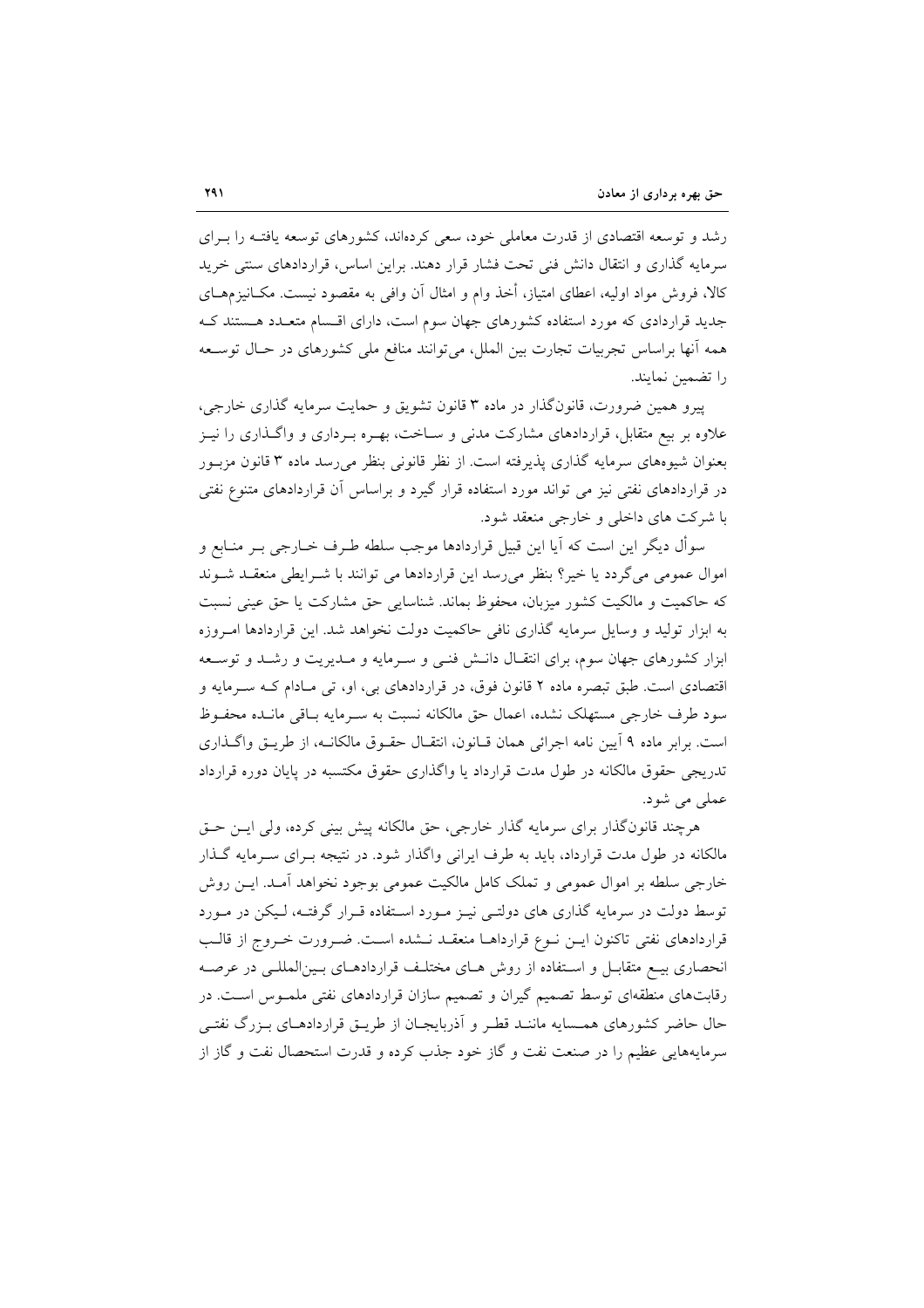منابع نفتی و گازی مشترک را بسیار بیشتر از توان مالی و فنی ایران، بدست آورده انـد. غــرور ملی و ضرورت حفظ منافع ملی و پیروزی در این رقابت از هر ضرورت دیگری حساس تـر و مهم تر است. قید و بندهای غیرضرور قانونی نباید مانع دستیابی به این هدف شود.

پیرو همین ضرورت قانونگذار در بند "ب" ماده ۱٤ قانون برنامه چهارم مقرر داشته که بـه منظور افزایش ظرفیت تولید نفت و حفظ و ارتقای سهمیه نفت ایران در تولید اوپک، تشویق و حمایت از جذب سرمایهها و منابع خارجی در فعالیتهای بالادستی نفت و گـاز بـه ویـژه در میادین مشترک و طرح های اکتشافی کشور، اطمینان از حفظ و صیانت هرچه بیشتر با افـزایش ضریب بازیافت از مخازن نفت و گاز کشور، انتقـال و بــه کــارگیری فنــاوری هــای جدیــد در توسعه و بهره بـرداری از میـادین نفتـی و گــازی و امکـ**ـان اســتفاده از** *روش هــای مختلــف* قراردادهای بین المللی، به شرکت ملبی نفت ایـران اجـازه داده مـی شـود؛ نـسبت بـه انعقـاد قرار دادهای اکتشافی با طرفهای خارجی یا شرکت های صاحب صلاحیت داخلی بـا رعایـت اصول و شرایط مقرر در ماده مزبور از جمله حفظ حاکمیت و اعمال تصرفات مالکانه دولت بر منابع نفت و گاز کشور اقدام نماید.

این ماده قانونی به طور بسیارکلی، قراردادهـای متعـدد و روش۵حای مختلـف قراردادهـای بینالمللی را اجازه داده است و از طرفی تنهـاروش قـراردادی کـه حـق مالکانـه بـرای طـرف سرمایه گذار خارجی یا داخلی پیش بینی نکرده، قرارداد بیع متقابل است. سایر انواع قراردادهـا به نحوی مستلزم شناسائی حق مالکانه برای سرمایه گذار طرف قـرارداد اسـت لـیکن حقـوق مالکانه مزبور، به معنای انتقال مالکیت منابع نفتی و گازی نخواهد شد و بلکـه صـرفاً تــضمینی است برای توثیق سرمایه و سود طرف خارجی و در پایان قرارداد حق مالکیت دولت کماکان محفوظ است. بنابراین، می توان درآینده امیدوار بود کـه قراردادهـای مختلـف نفتـی بـا حفـظ حاکمیت و مالکیت دولت و پیش بینی مقررات و شروط قانونی و قراردادی موضـوع تجـارت بینالمللی و انعطاف حق مالکانه به میزان توثیق سرمایه و سود طرف خـارجی در دسـتور کـار وزارت نفت و شرکتهای تابعه قرار گیرد. در این رابطه بند الف ماده ۲۵ قانون برنامـه چهـارم نيز مقرر مي دارد كه دولت موظف است حـداقل ١٠٪ ظرفيـت فعاليـت، اكتـشاف، اسـتخراج و تولید نفت، گاز، پالایش پخش و حمل و نقل مواد نفتی و گازی را با حفظ مالکیت دولت و بـا رعايت قانون نفت مصوب ١٣٦٦/٧/٩ به بخش خصوصي داخلي واگذار نمايـد. برابـر بنـد هــــ ماده ۱۶ قانون مزبور، دولت مجاز است که به منظور شناسائی و اکتــشاف هرچــه بیــشتر منــابع نفت و گاز در سراسر کشور (بجز استانهای خوزستان، بوشهر و کهکیلویه و بویراحمد) نسبت به عقد قراردادهای بیع متقابل اقدام نماید.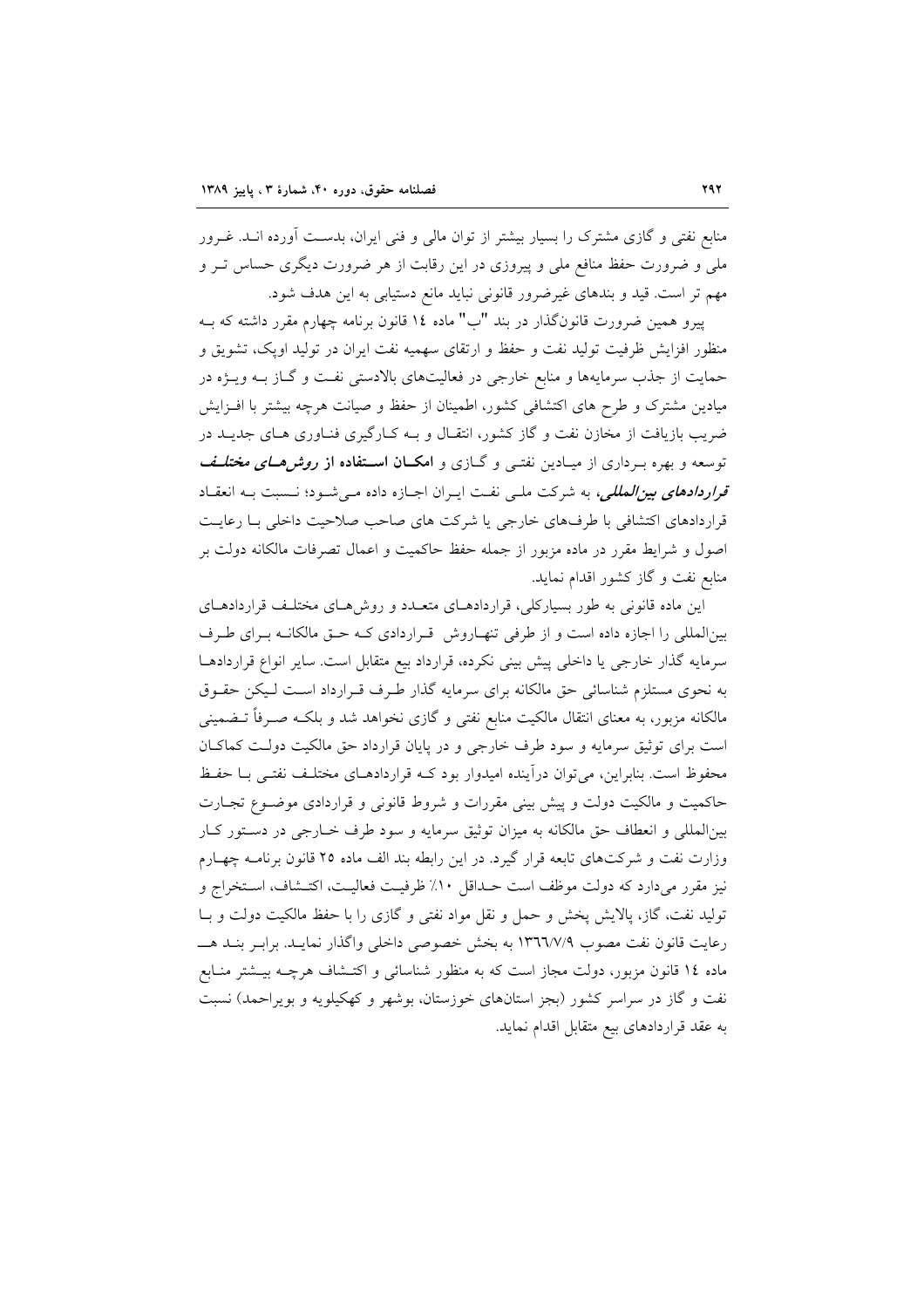<mark>تجویز روش۵ای مختلف بین المللی</mark> به معنای خصوصی سازی وآزاد سازی کلبی صنعت نفت و گاز در کشور نخواهد بود بلکه در آزادی عمل شرکت ملی نفت ایران و استفاده از توان و ظرفیت های بخش مهندسی در عملیات اکتشاف و استخراج وحمل و توزیع نفت وگـاز در داخل و خارج کشور است. به موجب قانون اجرای سیاست های کلی اصل ٤٤ قــانون اساســی مصوب ۱۳۸۷ که به تصویب مجلس رسیده، صنعت نفت و گـاز در بخـش تولیــد و اســتخراج نفت خام و گاز و معادن آن در گروه سوم فعالیت های اقتصادی قرار گرفته است. برابر بنــد ج ماده ۸ قانون مزبور سرمایهگذاری و مالکیت و مدیریت این بخش منحـصراً در اختیـار دولـت است. سایر فعالیت های مربوط به صنعت نفت و گاز مانند پتروشیمی، پالایشگاه، حمل و نقل، صنایع وابسته و حتبی فروش و توزیع و صادرات و حفاری و اکتشاف جـزء گـروههـای دوم و سوم بوده و فعالیت بخش خصوصی مجاز شناخته شده است. در خصوص تولیـد و اسـتخراج نیز طبق ماده ۹ قانون مزبور فعالیت بخش خصوصی و غیردولتی در ابعاد فنی، مـالی، مهندسـی و مدیریتی بشرط مالکیت ١٠٠٪ دولت مجاز است. ایـن قـانون اهـداف خـصوصی سـازی در معادن نفت و گاز را ضروری ندانسته است.

#### د) مطالعه تطبيقي

۱– حقوق فرانسه: در نظـام حقــوقى رم مالكيــت ســطح زمـين مــلاک بــوده ولــى از قــرن چهاردهم میلادی، بین مالکیت سطح زمین و زیرزمین تفکیک کردند. نویسندگان حقوق مـدنی فرانسه در تفسیر مـاده ٥٥٢ قـانون مـدنی فرانـسه آوردهانـد کـه مالکیـت فـضا و قـرار بـرای استفادههای معمولی و بیشتر در رابطه با همسایگان در سطح روابط مالک و همسایگان است. هرگاه مالکیت خصوصی فضا و قرار با مالکیت عمومی مشاع محلی یا عمومی برخـورد داشـته باشد در واقع حقوق خصوصی با حقوق عمومی و ملی برخورد می کند. مالکیت در چـارچوب حقوق خصوصی و عمومی یک سیمای اصلی می یابد و حقوق عمـومی بـر خـصوصی حـاکم است. بنابراین، معادن زیرزمینی در بخش مالکیت عمومی قرار میگیرد. با توجه به ضابطه کلـی «استفاده عمومي» و اتصال بـه سـرزمين فرانـسه منـدرج در مـاده ٥٣٨ قـانون مـدنى فرانـسه، می توان گفت، فهرست اموال مندرج در ماده ۵۳۸ قانون مدنی جنبه حصری ندارد و بـه همـین دلیل اندیشه حقوقی، اموال دیگری را بعنوان مالکیت عمومی مـورد بحـث قـرار داده اسـت. از جمله أن اموال، معادن است كه در ماده ٥٣٨ قانون مدنى فرانسه نيامده است. بطـور كلـى سـه مبنای حقوقی برای مالکیت معدن وجود دارد: حق کاشف، حق مالک زمین و حق دولت.

از نظر مفهوم زمین شناسی، شرایط توده های معدنی و ارتباط آنهـا بــا ســطح رویــه زمــین متفاوت و وضع معادن روزمینی و زیرزمینی متفاوت است. معادن سنگ و بطـورکلی روزمینــی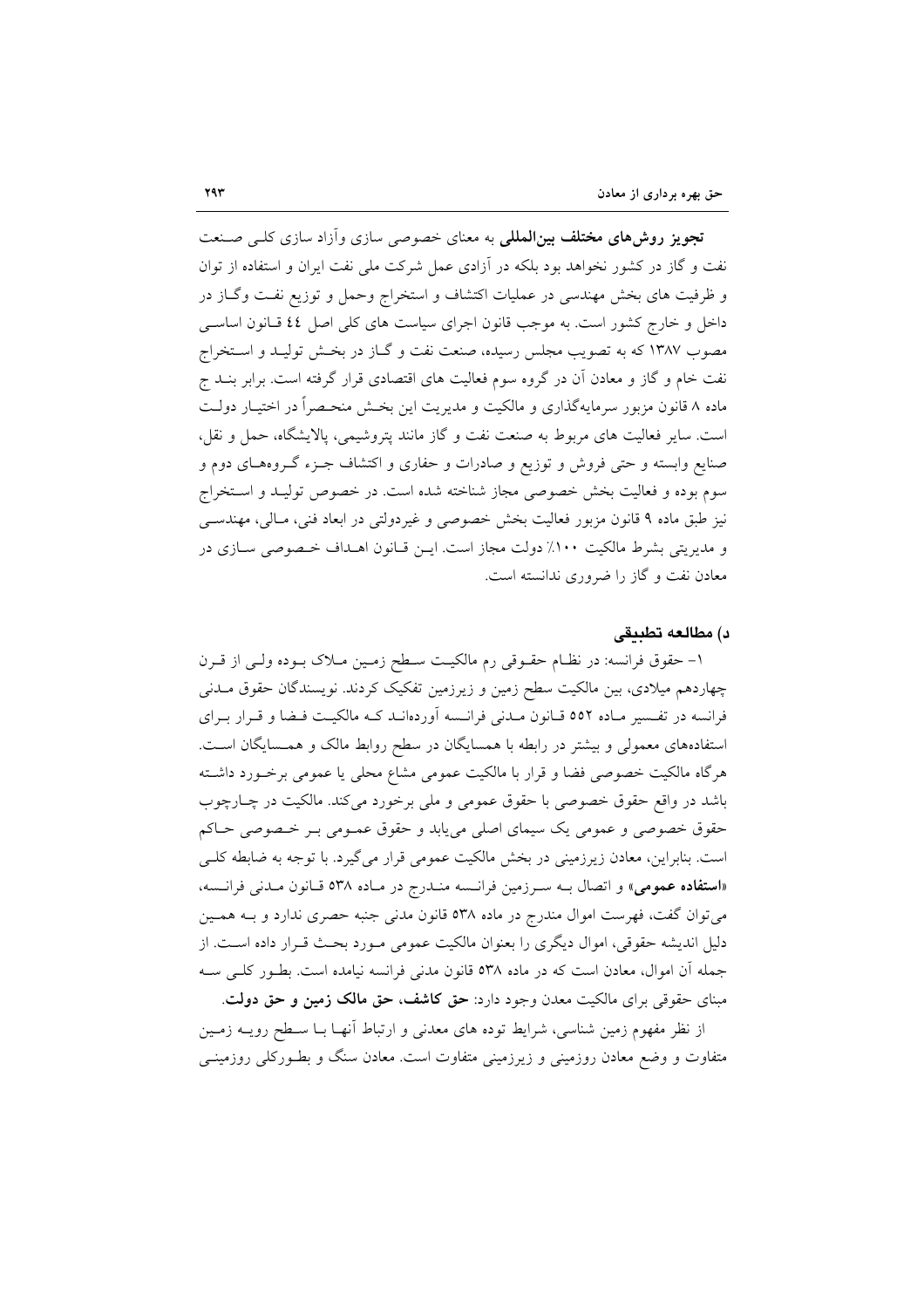با مالکیت عین ملک، عجین است، ولی معادن فسیلی و زیرزمینی بدون ارتباط با مالکیت عـین زمین است. قانون ۱۸۱۰ معادن فرانسه مبنای این اندیشه است. براب ماده ۵۹۳ قیانون میدنی فرانسه حق اكتشاف براى كاشف، حق انتفاع ايجاد مى نمايد. براى مجوز اكتشاف جز صلاحيت حقوقی و قانونی شرطی دیگر لازم نیست. هر شخص حقیقی یـا حقـوقی مـیتوانـد تقاضـای مجوز نماید، اختیار دولت مطلق و براساس تفوق منافع عمومی بر منافع خصوصی است. مـاده ۱۹۷ قانون معادن فرانسه حق اکتشاف معـادن هیـدروکربورات را بـرای دولـت محفـوظ کـرده است. در مورد امتیاز کشف معادن، رویه قانونگذاری فرانسه آزاد منشانه است و همه اشخاص حقیقی و حقوقی و عمومی و خصوصی حتی خارجی، براساس توان فنبی و مـالی خـود، حـق درخواست امتیاز معادن را دارند معادنی که متعلق به دولت است پس از پایـان مـدت بهـره بر داري به دولت باز مي گر دد.

٣- حقوق آمريكا: تصوَّر مالكيت خصوصي بر معادن نفت و گاز ايران در حقوق ايــران نــا أشنا و غریب است ولی در ایالات متحده اَمریکا مالکیت خـصوصی بــر منـابع هیــدرو کربنــی يذيرفته شده است (شافع،١٣٨٨، ص٣٥٥). در حقوق آمريكا ضابطه مالكيت محل بر معــادن نفــت و گاز پذیرفته شده است. دادگاه استیناف ایاالت متحده در پروندهای چنین رای داد که بـر اسـاس قاعده عمومی کامن لا هر کس مالک زمین باشد؛ مالکیت منابع زیرزمینـی و تمـام ذخـایر زیــر زمین را به دست می آورد. البته قاعده استخراج بر قاعده مالکیت اولویت دارد یعنی کسی که در ملک خود اقدام به استخراج می کند مالک معدن میشود هر چنـد کـه در زيـر ملـک همـسايه باشد (همان منبع، ص٣٥٧).

با گذشت زمان مشخص شد این ضابطه به زیان همسایه و موجب زیان به حقـوق مالکانــه همسایه است. به همین خاطر دیوان عـالی تگـزاس آزادی مالـک را در حفـر چـاه نـا محـدود ندانسته و مالک باید به مخـزن نفـت همـسایه آسـیب نرسـاند. ایـن قاعـده حقـوقی (مالکیـت خصوصی معادن نفت و گاز) به دلیل وسعت ذخایر نفتی و عدم ارتباط منطقـی زیـر زمـین بـا روی زمین قابل انتقاد است. چون نفت از لایه های درونی جا بجا می شود، در اثر رقابت فعال حفاران فشار در سطح زمین کاهش یافته و نفت زیـادی در درون لایـه هـای زمـین بـه هـدر مي, د (F Stephan-1998-p18).

#### نتىجە

با ملاحظه اصول و قواعد و مبانی فقهی و مطالعات تطبیقی و بـا درک اهمیـت سرنوشـت ساز معادن برای منافع جمعی و عمومی مردم نتایج زیر ازین مطالعات قابل استخراج است: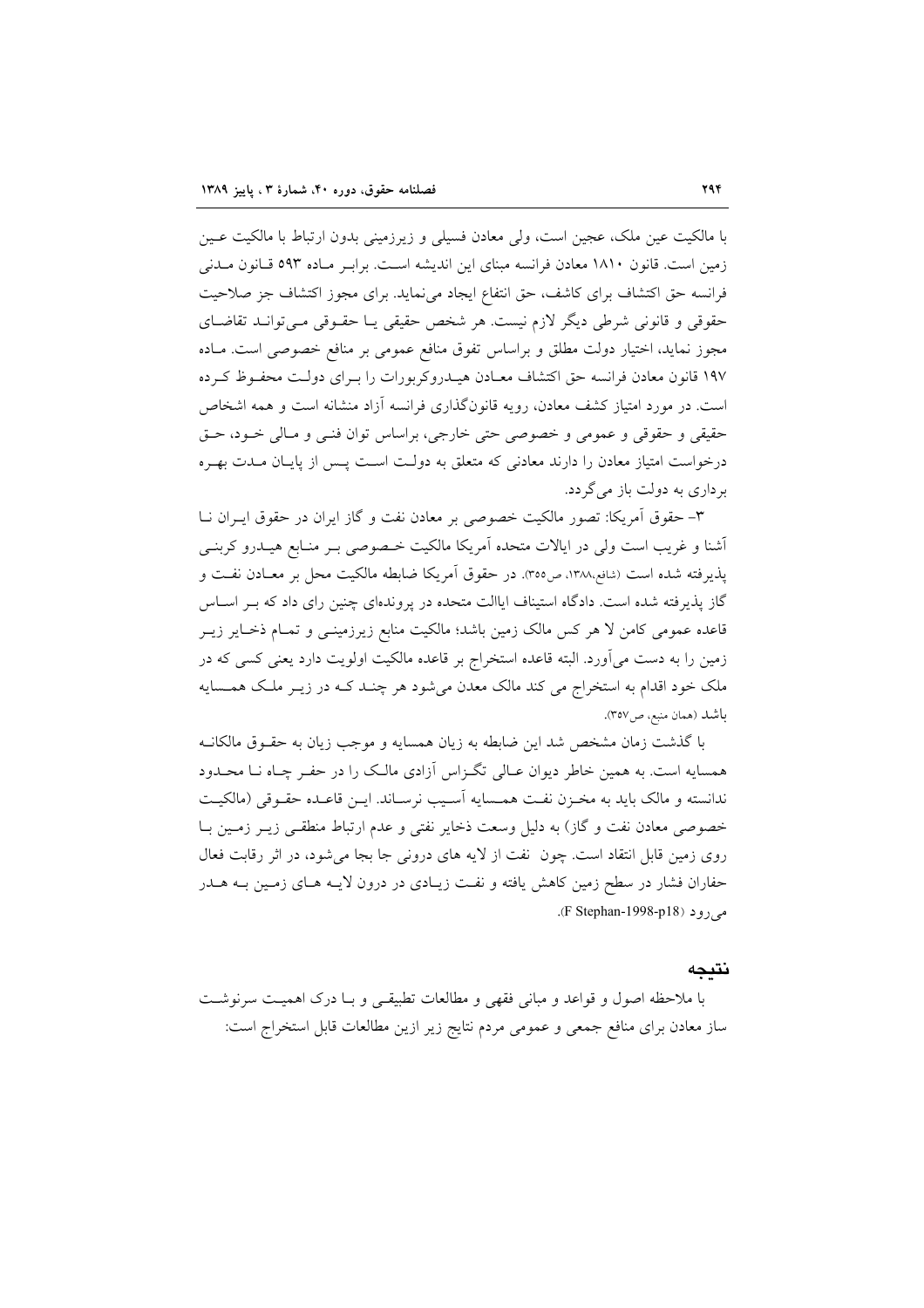۱– از حیث ضرورت توزیع عادلانه درآمد و ثروت و حفاظت و پاسـداری از معـادن بایــد نظارت و اعمال حاکمیت و در مواردی نیز اعمال مالکیت به عنوان مالکیت عمومی می نماید؛

۲– اعمال حاکمیت و مالکیت دولت نباید منجر به انحصار غیـر ضـرور دولـت و ممانعـت استفاده از توان بخشی خصوصی و جذب سرمایه گذاری هـای داخلـی و خـارجی در جهـت شناسایی و کشف و استخراج معادن ناشناخته و به ویژه میدان های مشترک نفتـی و گـازی بـا همسایگان شود و دولت نقش هدایت کننده بخش خصوصی در این زمینه باشد؛

۳- مبانی فقهی و حقوقی مالکیت عمومی به معنای انحصار غیر ضرور دولت و ممنوعیت بخش خصوصی از سرمایه گذاری و احیاء و استخراج معادن نیست و در چارچوب منافع عالی و جذب سرمایه گذاری و اشتغال و تولید ثروت بخش خـصوصی مـیتوانـد نقـشی مثبـت در استخراج معادن داشته باشد؛

٤- مالكيت مطلق افراد خصوصي بر معادن بزرگ و انحصار افراد معدودي بر ثـروت هــاي ملي (أنگونه که در ايالات متحده اَمريکا وجود دارد) موجب اختلاف طبقـاتي و تــضييع حــق عمومی و بهره برداری بی رویه از معادن خواهد شد؛

٥- قوانین موجود از حیث افراط و تفریط در خصوص معادن بـزرگ نیـاز بـه بـازنگری و اصلاح بر اساس حدود و شرايط فوق را دارد.

## منابع و مأخذ

#### الف– فارسى

- ۱. اسلامی بناه، علی( ۱۳۸۲) تعهدات آگاهانه در قراردادهای واگذاری معادن مندرج در مجله پژوهــشی هــای حقــوقی انتشارات شهر دانش.
	- ٢. أصفي، محمد مهدي (١٤٠٩ ه. ق)، ملكيه الارض في الاسلام، قم.
	- ۳. آندریازیمترگوئرا، (۱۳۸۱) **سازمان تجارت جهانی و نفت**، ترجمه یوسف جسمی، قسمت اول، مجله اقتصاد و انرژی ٤. انتشارات كوير، تهران،(١٣٧٩) كالبد شكافي قراردادهاي نفتي.
- ۰. براج قاضی ابن،( ۱٤۰٦ ه. ق)، **المهذب**، تحریر عبدالعزیز ابن، ج ۱، دفتر انتشارات اسلامی وابسته به جامعه مدرسین قم ٦. حلي علامه، اسدي حسن ابن يوسف بن مطهر، (١٤١٣) م**ختلف الشيعه**، جلد سوم، دفتر انتشارات اسلامي جامعه مدرسـين حوزه علميه، قم، چاپ دوم.
- ۷. حلی علامه، (بی تا) قواعد، باب احیاء موات و ایضاح الفوائد فی شرح اشکالات قواعد، تعلیق کرمـانی و اشــتهاردی و بروجردي-ج ٢.
	- ٨ حر عاملي، محمد ابن حسن(١٤٠٩ه.ق) ا**بواب الانفال، موسسه آل البيت**،جلد ٦، باب ١، حديث٢٠، چاب اول.
		- ۹. خامنه ای، سید محمد،( ۱۳۷۱) اقطاع، انتشارات کیهان.
		- ١٠. ديلمي سلار (سالار فارسي)(١٤٠٤ه.ق) المواسم، حمزه بن عبدالعزيز، منشورات الحرمين، قم.
- ۱۱. شافع، میر شهبیز، (۱۳۸۸) م**الکیت خصوصی بر منابع نفت و گاز در حقوق ایالات متحده آمریکا،** مجله پــژوهش هــای حقوقی شهر دانش.